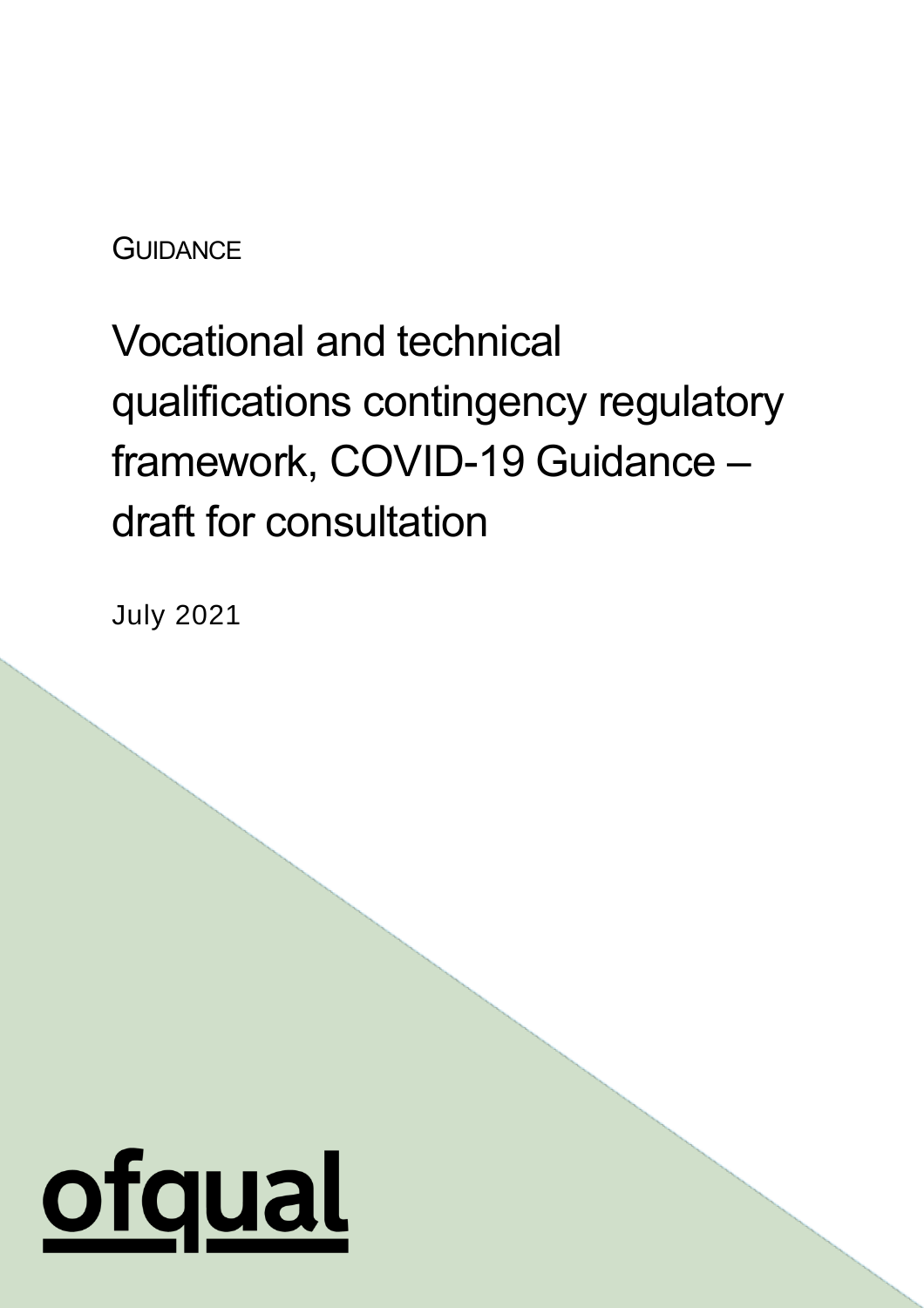## Contents

| Guidance in relation to the Adaptation of vocational and technical qualifications 5                                                                                                |  |
|------------------------------------------------------------------------------------------------------------------------------------------------------------------------------------|--|
|                                                                                                                                                                                    |  |
|                                                                                                                                                                                    |  |
|                                                                                                                                                                                    |  |
|                                                                                                                                                                                    |  |
|                                                                                                                                                                                    |  |
|                                                                                                                                                                                    |  |
|                                                                                                                                                                                    |  |
|                                                                                                                                                                                    |  |
|                                                                                                                                                                                    |  |
|                                                                                                                                                                                    |  |
|                                                                                                                                                                                    |  |
|                                                                                                                                                                                    |  |
| Guidance on the determination of results for Category B Qualifications 14                                                                                                          |  |
|                                                                                                                                                                                    |  |
|                                                                                                                                                                                    |  |
| Category B Qualifications which are used to support progression to further or higher study<br>but which do not have the same characteristics as GCSEs, AS and A levels and are not |  |
|                                                                                                                                                                                    |  |
| Centre engagement with Learners receiving Teacher Assessed Grades 23                                                                                                               |  |
|                                                                                                                                                                                    |  |
|                                                                                                                                                                                    |  |
|                                                                                                                                                                                    |  |
|                                                                                                                                                                                    |  |
|                                                                                                                                                                                    |  |
| Guidance on compliance with Condition A6 in relation to VTQs and Condition                                                                                                         |  |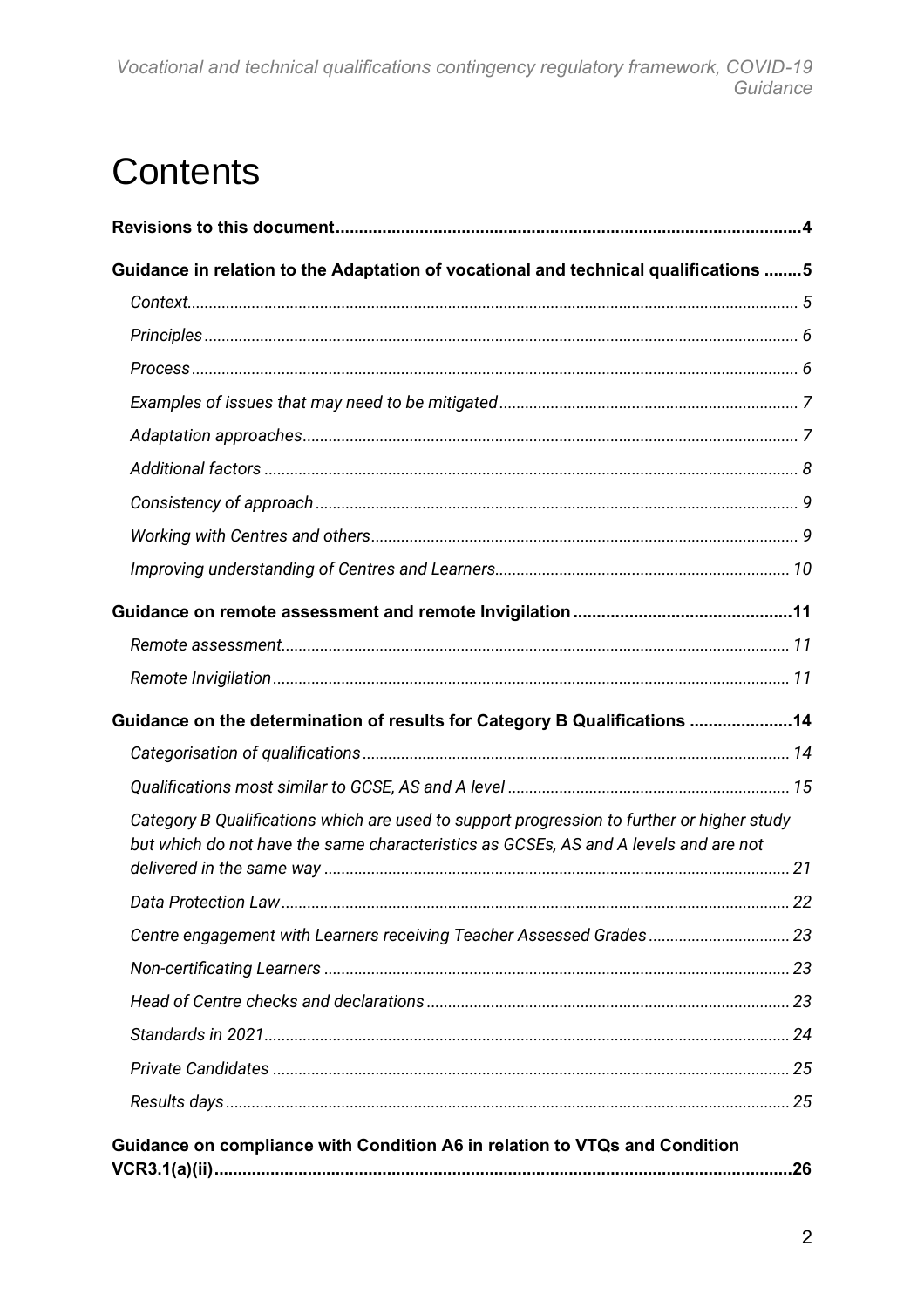| Guidance on compliance with Condition A8 (Malpractice and maladministration) in        |  |
|----------------------------------------------------------------------------------------|--|
| Guidance on compliance with Condition D2 (Accessibility of qualifications) in relation |  |
| Guidance on compliance with General Condition G7 (Arrangements for Special             |  |
| Guidance on Condition H2 (Centre Assessment Standards Scrutiny where an                |  |
| Guidance on compliance with Condition I1 (Appeals process) in relation to VTQs 31      |  |
|                                                                                        |  |
|                                                                                        |  |
|                                                                                        |  |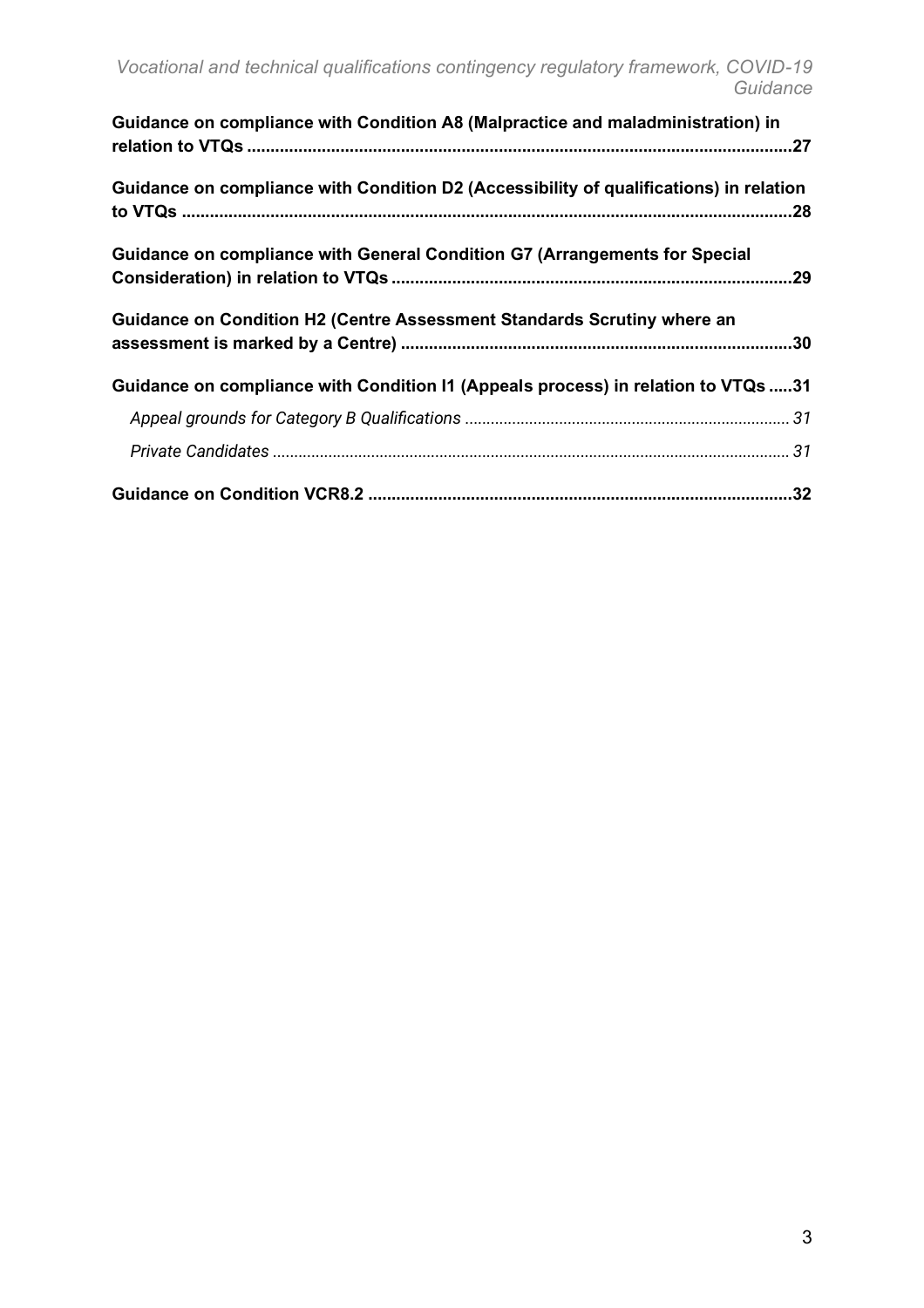*Vocational and technical qualifications contingency regulatory framework, COVID-19 Guidance*

### <span id="page-3-0"></span>Revisions to this document

This document was first published on 24 March 2021.

This document was republished on 4 May 2021 in order to [add guidance on](https://www.gov.uk/government/consultations/consultation-on-autumn-assessment-opportunities-for-vtqs/consultation-on-autumn-assessment-opportunities-for-vtqs)  [Condition VCR8.2 following consultation.](https://www.gov.uk/government/consultations/consultation-on-autumn-assessment-opportunities-for-vtqs/consultation-on-autumn-assessment-opportunities-for-vtqs)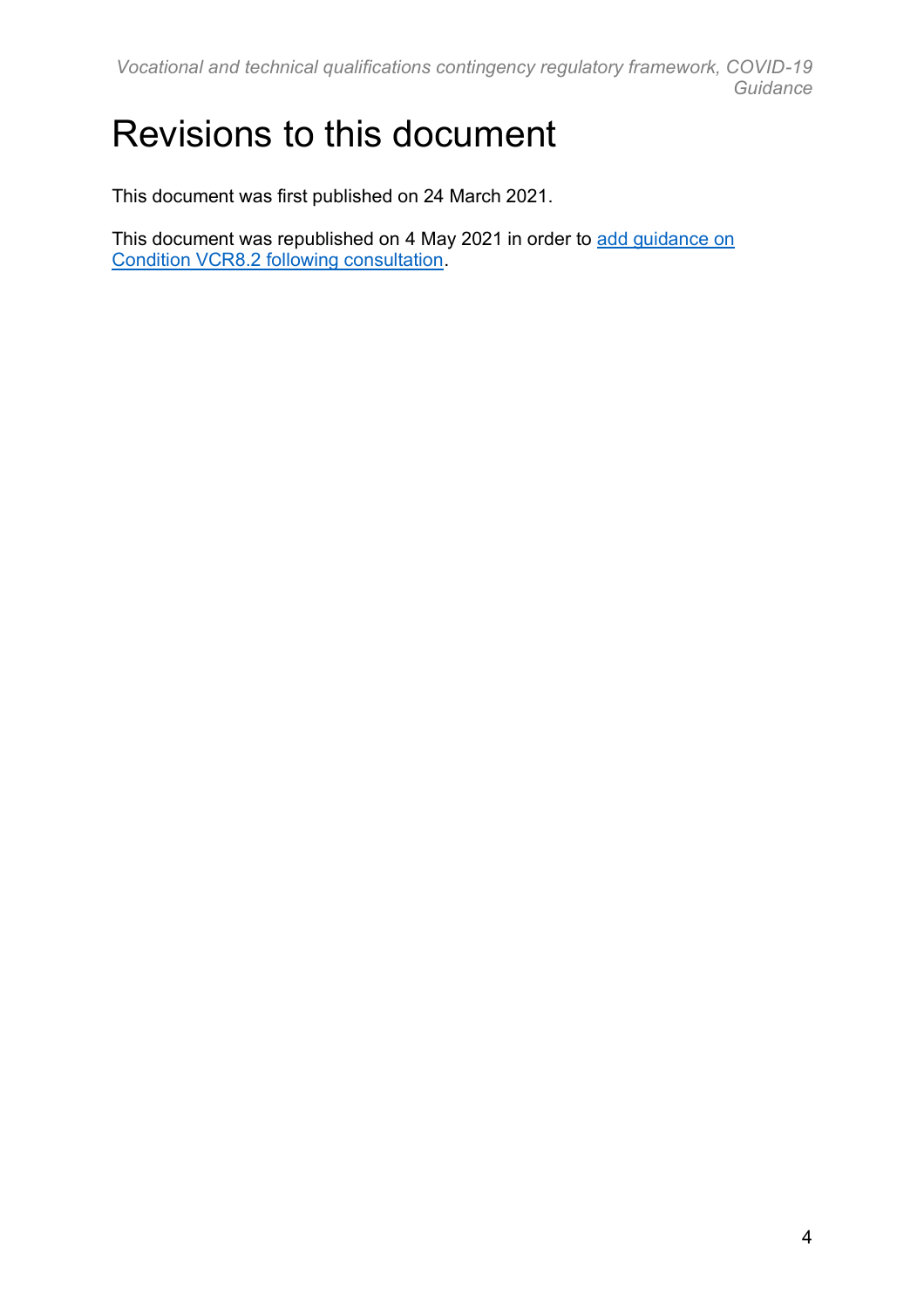# <span id="page-4-0"></span>Guidance in relation to the Adaptation of vocational and technical qualifications

Condition VCR2.2 allows us to specify requirements and guidance in relation to the Adaptation of vocational and technical qualifications (VTQs).

We set out our guidance in relation to Adaptation below. This guidance applies to Category A Qualifications under Condition VCR2.2(b) and to Category B Qualifications under Condition VCR3.5(b).

#### <span id="page-4-1"></span>**Context**

The coronavirus (COVID-19) pandemic has resulted in a loss of education and training since March 2020. Many Learners have experienced disruption to, or a lack of, teaching, learning and assessment since that date. Public health restrictions are ongoing. Teaching, learning and assessments may, therefore, continue to be affected for the rest of 2021 and beyond.

It is the government's policy that all VTQ assessments should continue for all Learners in the academic year 2021 to 2022. However, given the disruption caused by the coronavirus (COVID-19) pandemic, Adaptations to qualifications may be necessary.

For all Category A Qualifications, where assessments and qualifications cannot progress as they normally would, awarding organisations must consider Adapting their assessments. Awarding organisations that have used Adaptations to mitigate disruption under the ExtVTQ Framework and for Category A and Category B Qualifications under the VCR Framework in the academic year 2020 to 2021, may also choose to continue to apply some or all of those Adaptations in the academic year 2021 to 2022.

An awarding organisation is not required to make an Adaptation to a Category A Qualification where it is not necessary or appropriate to do so. Awarding organisations must have regard to this guidance when determining which approach to take to Adapting their assessments and qualifications.

From 1 September 2021, all qualifications that were in Category B have been moved to Category A. Prior to that date, this guidance applied to Category A Qualifications as well as Category B Qualifications for which Adaptations were used. From 1 September 2021, this guidance on Adaptations will apply to all VTQs, including those which were previously designated as Category B Qualifications and for which Adaptations were not used.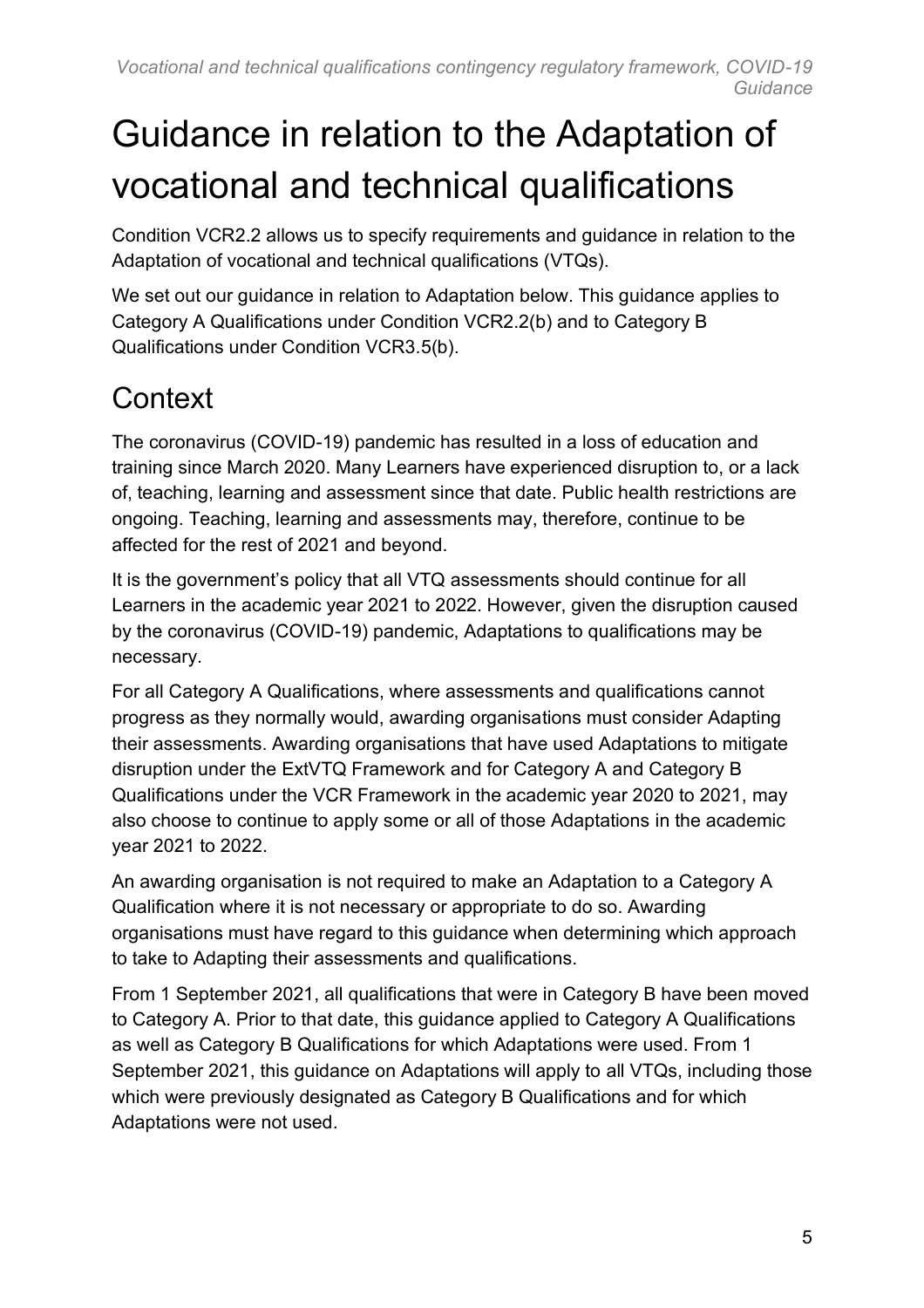#### <span id="page-5-0"></span>**Principles**

Where an awarding organisation decides to make Adaptations to a VTQ, Condition VCR4 allows us to specify principles with which an awarding organisation must comply. Those principles are set out in the requirements set under Condition VCR4.1.

The principles which apply to Category A Qualifications do not form a hierarchy wherein compliance with one should be achieved in preference to compliance with another. An awarding organisation should take all reasonable steps to comply with each of the principles to the fullest extent possible.

The principles which apply to Category B Qualifications do form a hierarchy.

### <span id="page-5-1"></span>Process

For Category A Qualifications, when determining whether there is a need to mitigate any disruption to teaching, learning and assessment, and, if necessary, how to do so, an awarding organisation should consider what is required in the context of its specific qualification(s). When doing so, an awarding organisation may find it useful to do the following:

- Reflect on the qualification's objective, the content, structure and the assessment design and methodology. In particular, it might consider why it has made particular design choices, why qualifications are assessed in the way that they are in normal circumstances, and how these might be affected by any Adaptations.
- Identify the specific issues affecting the delivery of its qualifications and assessments that need to be mitigated.
- Identify other potential issues that may affect its qualifications and assessments and will need to be mitigated.
- Identify the options available to mitigate any issues.
- Identify any risks to Validity and Reliability arising from the Adaptation approach and how they could be mitigated.

We will expect an awarding organisation to consider all relevant risks under Condition A6 (Identification and management of risks), and the possibility of malpractice under Condition A8 (Malpractice and maladministration), when deciding whether and how to Adapt both its Category A Qualifications and Category B Qualifications.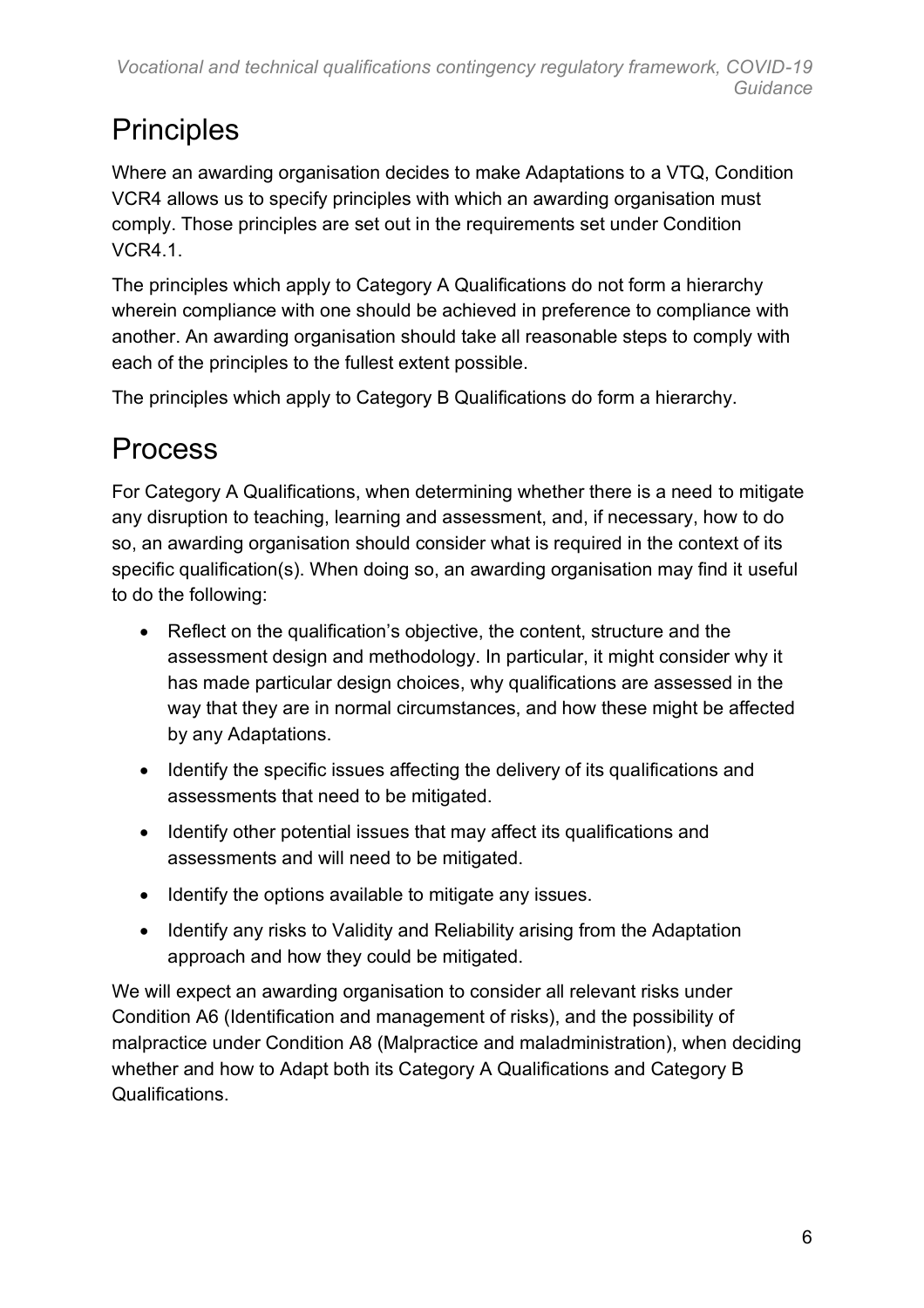#### <span id="page-6-0"></span>Examples of issues that may need to be mitigated

Examples of issues that might affect Category A Qualifications and Category B Qualifications and their assessments that an awarding organisation may need to mitigate include, but are not limited to the following:

- Restricted access to Centres meaning that Learners are not able to attend as frequently as they ordinarily would.
- Work-based teaching or assessment that is impacted by public health guidance or restrictions, such as social distancing measures.
- The teaching or assessment of practical skills that is impacted by public health guidance or restrictions, such as social distancing measures.
- Access to specialist equipment is restricted or particular facilities are restricted or closed.
- Teaching or assessment that involves working in groups or teams, is clientfacing, or involves a public performance whilst social distancing measures are in place.
- Loss of teaching and learning for Learners moving into the second year of their qualification.
- Time required for Learners to settle back into their learning.

#### <span id="page-6-1"></span>Adaptation approaches

Examples of ways in which an awarding organisation may Adapt a VTQ under the VCR Framework are set out in the requirements in relation to the Adaptation of VTQs. Those examples are non-exhaustive and we recognise that an awarding organisation's approach may change and develop over time in order to reflect the progression of the coronavirus (COVID-19) pandemic, amendments to public health guidance and any further information that becomes available to it, which may influence its Adaptation approach.

We are not prohibiting any form of Adaptation. However, an awarding organisation should consider the necessity of any Adaptation approach, how practicable it is to implement that approach, and any risks that the approach might create.

We do not expect that the content of a qualification should be reduced. Changes to the content should be considered in exceptional circumstances where it is the only way of minimising disadvantage to Learners. The views of sector and professional bodies and other stakeholders must also be sought before any changes to content are made. However, it may be appropriate, whilst maintaining taught content, to reduce the amount of content that is assessed, or to change the way the content is assessed, without undermining the Validity and Reliability of the qualification.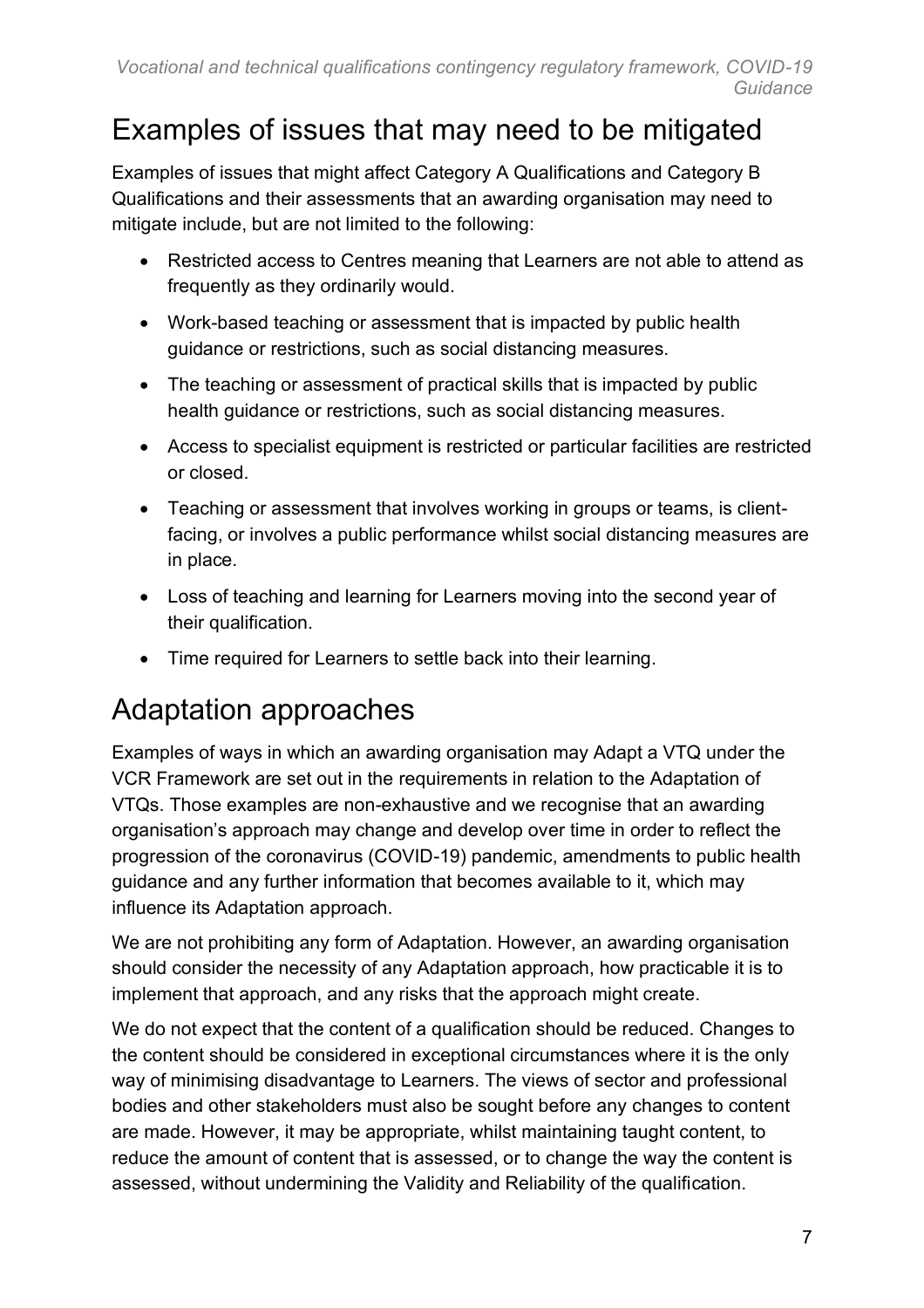Awarding organisations should consider whether an Adaptation method that is appropriate for one qualification which it makes available, is appropriate for another. It may also be that an Adaptation method is appropriate for one assessment mode (for example, examined, non-examined, portfolio, practical skills) but not for another.

Awarding organisations should also determine whether their Adaptation approach will apply to all Learners, irrespective of whether a Learner is completing a qualification or is new to a qualification. If a Learner is unable to take an Adapted assessment, then Special Consideration may apply.

Any Adaptations to assessment requirements or delivery should also be carefully considered so that they do not undermine the Validity and Reliability of the qualification. For example, where an awarding organisation seeks to maximise the Manageability of assessments to allow for an increase in teaching time, any streamlining of assessments should be carefully balanced with the need to ensure that qualifications remain sufficiently Valid and Reliable in relation to the content assessed, and how this is achieved.

### <span id="page-7-0"></span>Additional factors

Awarding organisations should consider relevant requirements other than those contained in Ofqual's regulatory framework. These include the Technical Guidance document published by the Department for Education for VTQs used in performance tables, the requirements of other regulators, professional bodies, or industry requirements.

Where an awarding organisation needs to find localised solutions to further disruption, it should seek to strike a balance between the need to be responsive and any risks to comparability across the cohort, in particular where alternative approaches are required between Centres delivering the same qualification or assessment. For example, an awarding organisation may want to think through various scenarios and outcomes before deciding on the best approach, rather than implementing all of their Adaptation methods in the first instance.

In response to particular circumstances, it may be necessary for an awarding organisation to reschedule an assessment opportunity where it is not able to take place. We anticipate that this Adaptation approach will only be used in limited circumstances, such as where a local lockdown causes Centres to close for assessments or where particular facilities or work-based contexts are closed.

Existing flexibility in how, and how often, assessments are delivered in a particular qualification should be maximised to reduce the impact of disruption, illness or lockdown. For example, where appropriate, an awarding organisation should encourage Centres and Learners to explore the opportunities presented by the inherent flexibility of the modular delivery of many VTQs so that Learners can bank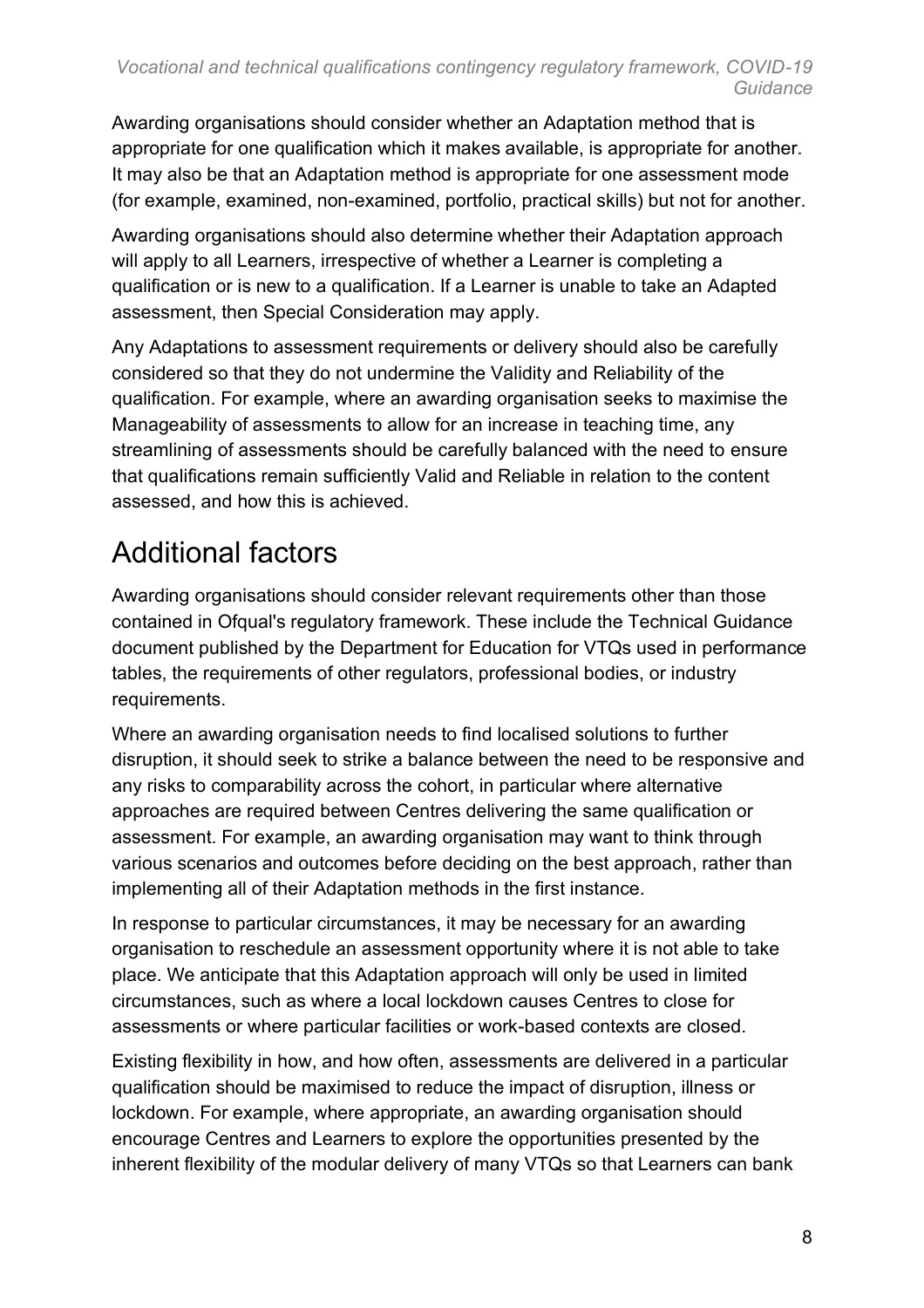assessment evidence as they progress through a qualification, in order to safeguard against future disruption.

Where VTQs are offered which have similar content to general qualifications not covered by the VCR Framework, and are used in similar ways, an awarding organisation should also have regard to the approach that is being taken for such general qualifications where Adaptations may also have been made.

### <span id="page-8-0"></span>Consistency of approach

Common approaches to Adaptation should, as far as possible, be followed where qualifications signal similar knowledge, understanding and skills, or practical competence, and have the same assessment approaches and delivery context.

Awarding organisations should, where possible, work with other awarding organisations and within their sector, industry or qualification type (for example, functional skills qualifications) with regard to where a common approach to awarding qualifications under the VCR Framework can be achieved. If a common approach on how to mitigate any disruption to assessments and qualifications within a particular sector, industry or qualification-type is agreed, an awarding organisation should have regard to that approach where relevant, and seek to comply with it where possible and appropriate.

#### <span id="page-8-1"></span>Working with Centres and others

An awarding organisation should work with its Centres when determining any Adaptation methods. Centres are also reacting to the needs of Learners as the response to the coronavirus (COVID-19) pandemic evolves. The approaches that an awarding organisation takes to the Adaptation of its qualifications under the VCR Framework should not impinge on the work that Centres are also undertaking to mitigate disruption, such as blended learning or education recovery activities.

An awarding organisation should also work with its Centres, alongside relevant stakeholders (including sector and professional bodies), to ensure that the Adaptation approaches it is proposing are clear and acceptable for each qualification they make available.

However, an awarding organisation must ensure that it is clear to its Centres about the Adaptations they are permitted to make to qualifications and assessments, and it must provide sufficient guidance to its Centres in relation to those Adaptations, in accordance with Condition VCR6.1(a)(i). Centres can only operate within the parameters set by the awarding organisation. Awarding organisations are reminded of their obligations in relation to their arrangements with Centres, as set out in Condition C2 (Arrangements with Centres). An awarding organisation must retain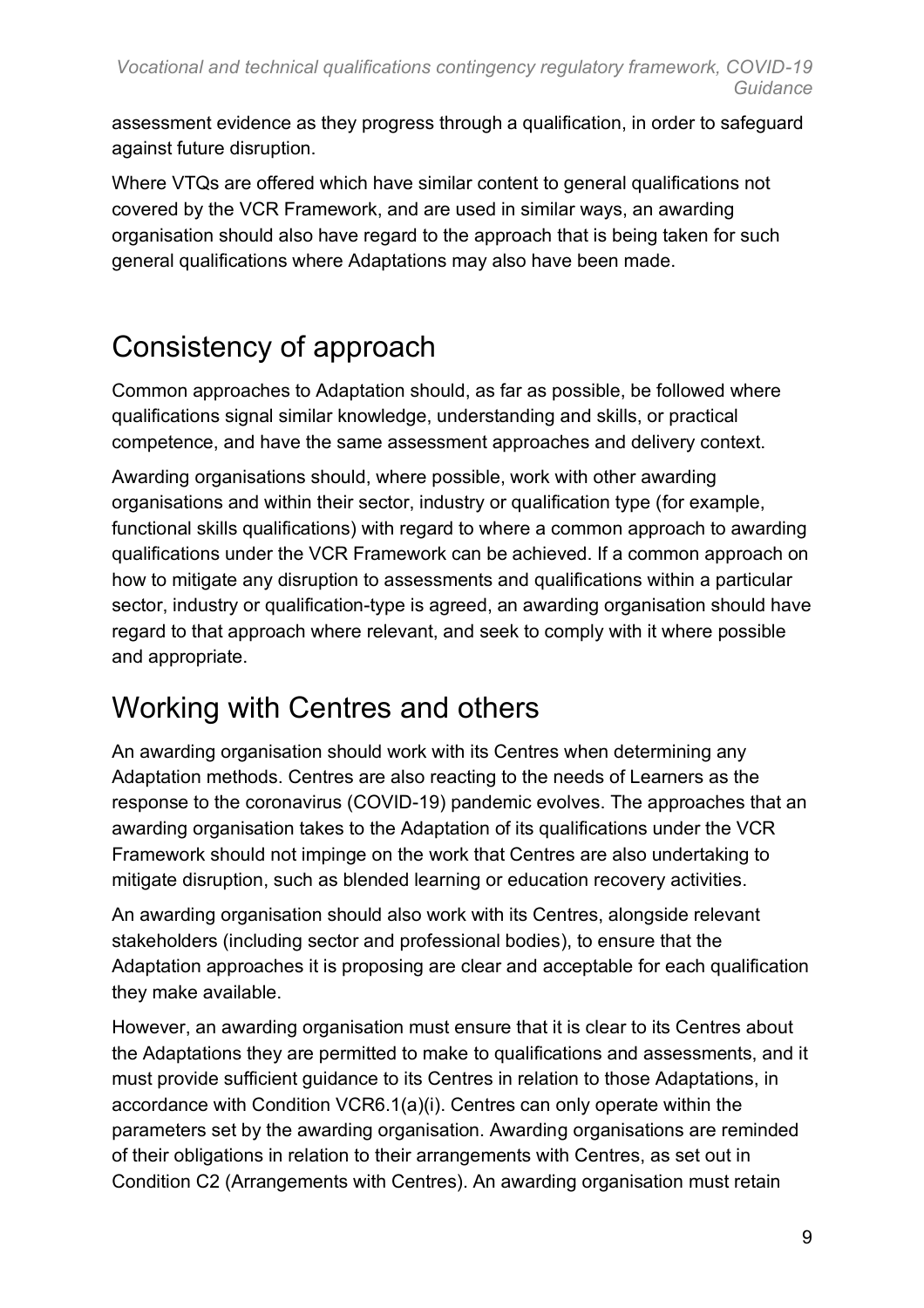sufficient oversight to ensure that it knows what Adaptations its Centres are implementing.

Awarding organisations should be mindful to streamline and coordinate their communications to Centres so that they are not over-burdensome. Communications should be clear and timely.

#### <span id="page-9-0"></span>Improving understanding of Centres and Learners

When developing its approach to Adapted qualifications and assessments under the VCR Framework, an awarding organisation should ensure that it is in the strongest possible position to manage continuing disruption caused by the coronavirus (COVID-19) pandemic.

The better-informed an awarding organisation is about the way in which its qualifications are being delivered, the more capable it will be of taking a targeted approach and giving an effective response to any action that is needed to, as far as possible, mitigate the impact of the coronavirus (COVID-19) pandemic.

Building on the work that may have already been undertaken to increase resilience throughout the pandemic, awarding organisations should continue to reflect on whether they may need to take additional steps to improve their understanding of, and record-keeping in respect of:

- which qualifications are being offered by their Centres, which Learners are taking their qualifications and when they expect to take assessments, and
- the delivery approaches used by their Centres, what is being taught when, and how it is being taught.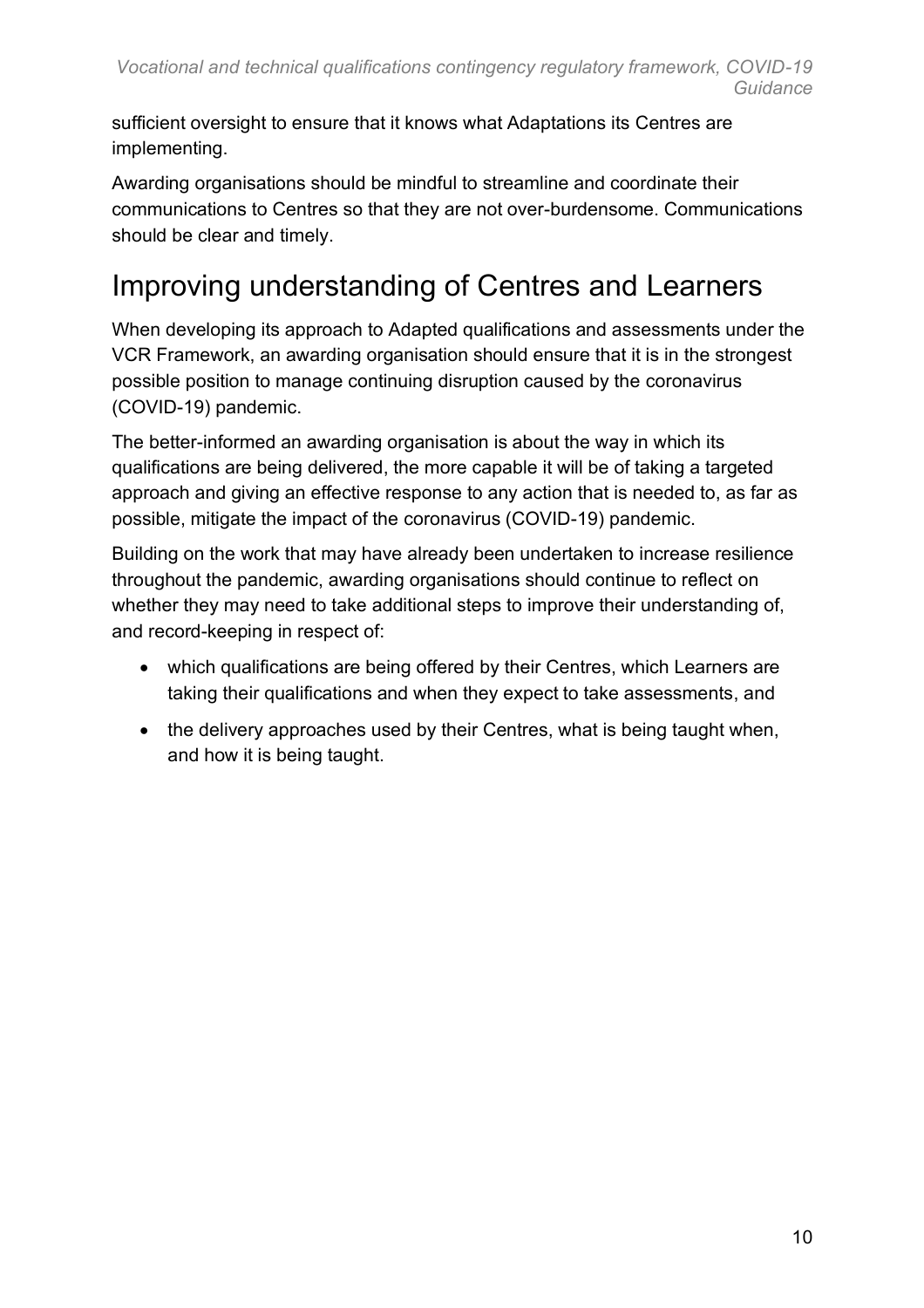# <span id="page-10-0"></span>Guidance on remote assessment and remote Invigilation

Condition VCR2.2 allows us to specify requirements and guidance in relation to the Adaptation of VTQs.

We set out below our guidance in relation to the use of remote assessment and/or remote Invigilation in Adapted VTQs. This guidance applies in addition to our general guidance issued under Condition VCR2.2. It applies to Category A Qualifications under Condition VCR2.2(b) and to Category B Qualifications under Condition VCR3.5(b).

For the purposes of this guidance, remote assessment and remote Invigilation have the following meaning:

#### <span id="page-10-1"></span>Remote assessment

Remote assessment is where an Assessor examines a Learner, or a recording of them, while they complete the required and timed assessment tasks from a different location to that of the Assessor. Remote assessment is used to assess practical, spoken and performance tasks, and is therefore different to on-screen and online assessment.

On-screen assessment describes where a Learner reads and answers the questions of an assessment on-screen, either by typing or clicking the correct response or by assembling digital evidence of achievement.

Online assessment describes where the assessment materials for an on-screen assessment are delivered to the Centre, and where a Learner's responses to that assessment are returned to the awarding organisation, via the internet.

Remote assessment also does not cover independent completion of required tasks or generation of evidence without direct supervision and/or observation by an Assessor.

### <span id="page-10-2"></span>Remote Invigilation

Remote Invigilation is the supervision of a Learner where the Invigilator is in a different location to that of the Learner. This may be achieved using a live feed via an internet connection and/or by the post-hoc scrutiny of recorded footage of the Learner completing the required assessment tasks. Remote Invigilation uses human Invigilators but they may be supported by artificial intelligence software where appropriate. It ensures that the Learner completes the assessment under the required conditions so that the awarding organisation can assure itself of the Validity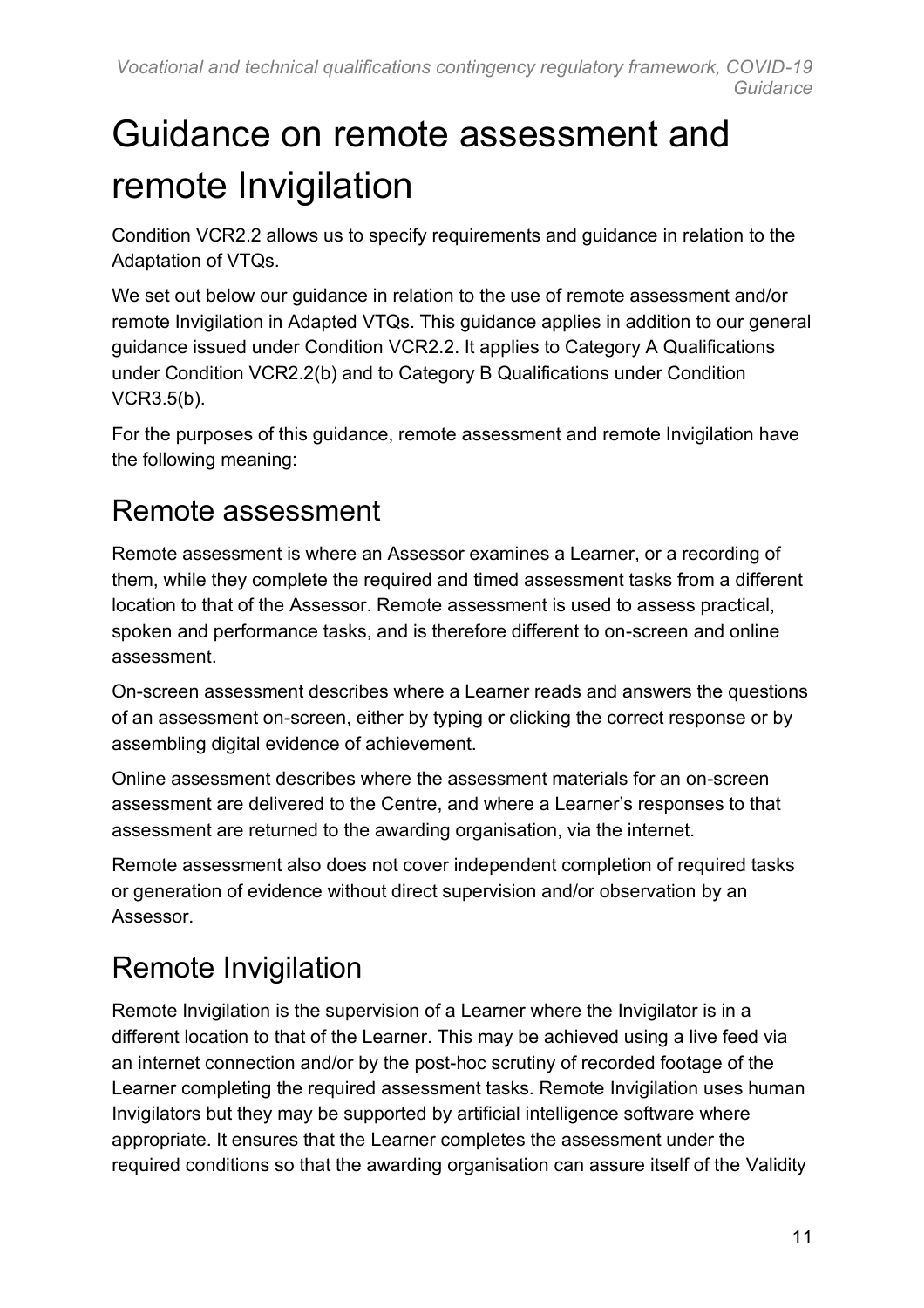of the assessment and secure the award of the qualification. The Invigilator is not assessing the Learner.

Remote assessment and remote Invigilation can take place in a location outside a Centre (such as at the Learner's home or an employer's premises). Remote Invigilation can be a single measure or part of a suite of measures to ensure that the assessment has been conducted under secure conditions.

In our requirements under Condition VCR2.2, we state that two of the potential Adaptations that an awarding organisation may make to its assessments are 'changing the way in which assessments are delivered, for example by using an online rather than paper-based test, or carrying out an assessment remotely rather than face-to-face', and 'changing Invigilation requirements, for example by allowing the use of remote Invigilation so that assessments can take place in a wider range of settings'.

Where remote assessment and/or remote Invigilation is used, under Conditions G8.1 and G9.2(c), an awarding organisation must still ensure that the relevant evidence has been generated by the Learner, and that the assessment has been completed under the specified conditions.

In light of those requirements, whether or not the use of remote assessment and/or remote Invigilation is appropriate as an Adaptation will be heavily dependent on context.

We will expect an awarding organisation to consider all relevant risks under Condition A6, and the possibility of malpractice under Condition A8, when deciding whether to use remote assessment and/or remote Invigilation as an Adaptation. The factors to which an awarding organisation should have regard, as part of that consideration, include the following –

- whether remote assessment and/or remote Invigilation will affect the constructs to be assessed and the
- validity of the assessment
- the Learners' user experience and the parameters of delivery, for example, how the Invigilator would supervise any breaks during an assessment
- the level of security that is required in delivery in proportion to the stake of the qualification and its purpose
- the robustness of the awarding organisation's processes and controls to ensure that the Learner's identity can be confirmed and the evidence generated by the Learner can be Authenticated
- the capacity of the awarding organisation and Centres to operate the relevant systems and processes as intended, including, for example, whether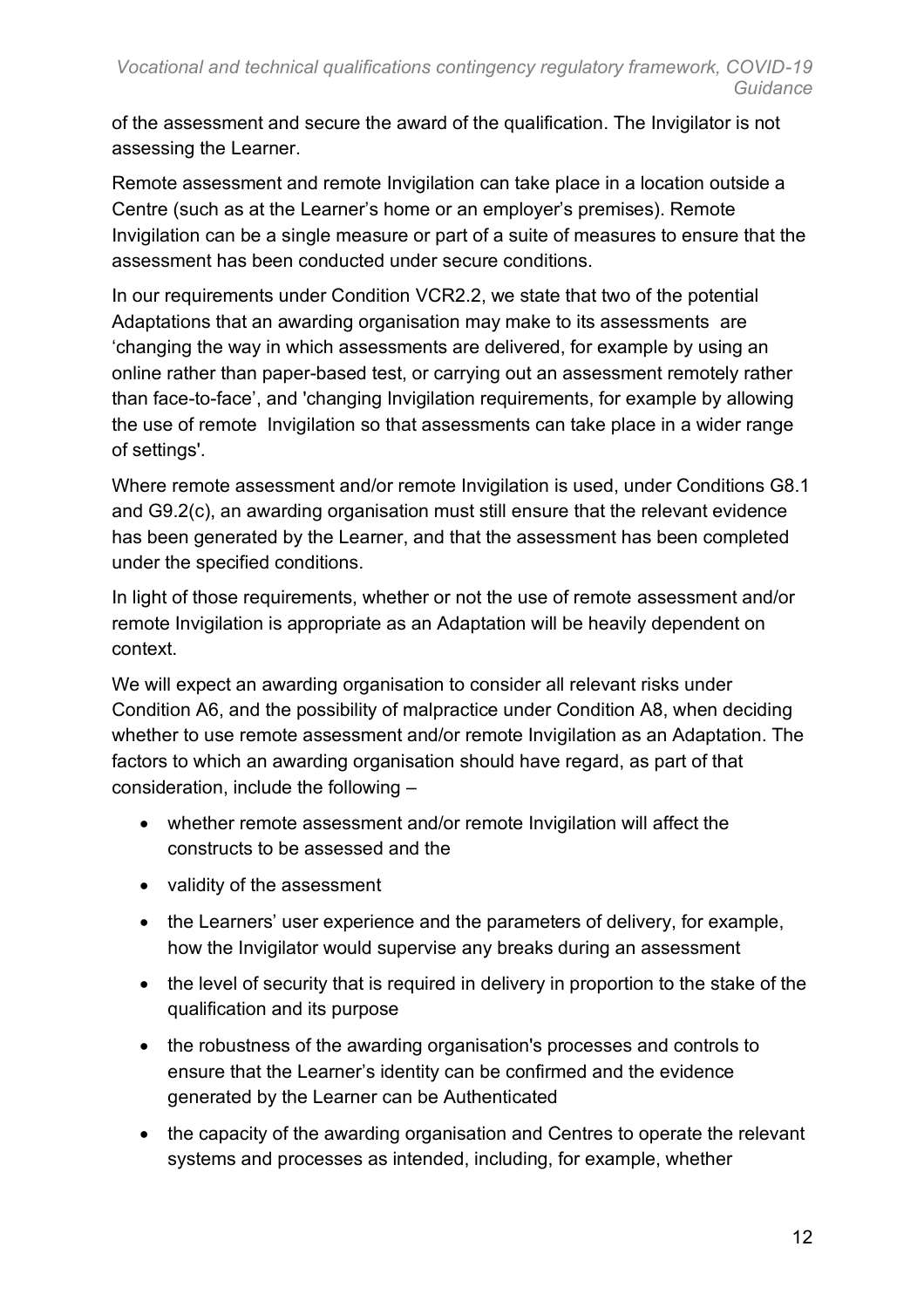Assessors and Invigilators are adequately trained, and the scalability of the relevant systems and processes

- the clarity around the roles and responsibilities of the awarding organisation, the Centre, and the Learner
- the security and reliability of the software and hardware needed to operate the relevant systems and processes
- the awarding organisation's contingency plan in the event of a delivery failure, including a failure in the relevant software or hardware
- the awarding organisation's approach to equality issues, including Reasonable Adjustments and Special Consideration, and its approach to any Learners who do not have access to the required equipment, or whose equipment is not compatible with the relevant system requirements
- issues around safeguarding, health and safety, and data protection
- any trialling or piloting of the approach before rolling it out in full

An awarding organisation must keep a record of its decisions and the justification for the approach it chooses to adopt for remote assessment and/or Invigilation as part of its record keeping under Condition VCR5.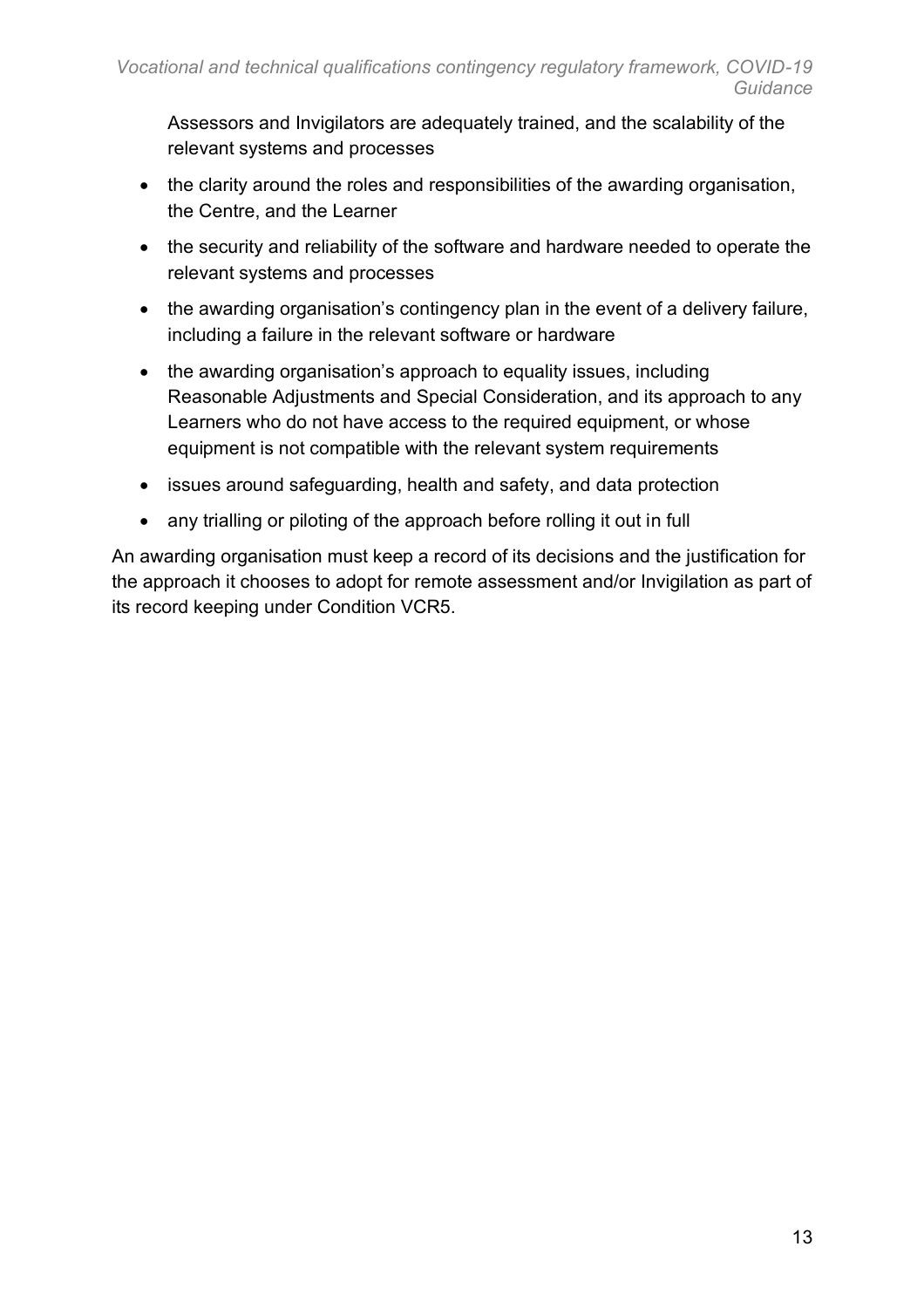# <span id="page-13-0"></span>Guidance on the determination of results for Category B Qualifications

Condition VCR3.4 allows us to specify requirements and guidance in relation to the determination of results to be issued for Category B Qualifications under the VCR Framework.

We set out that quidance below.

Under Condition VCR4.1, in relation to the determination of results, an awarding organisation must comply with the principles specified by Ofqual. Principle B1 requires an awarding organisation to issue results which meet a baseline of validity and reliability. Principle B2 requires an awarding organisation to seek to maximise the reliability of the results that it issues.

#### Preparation for the determination and issue of results

The better-informed an awarding organisation is about the way in which its qualifications are being delivered, the more capable it will be of anticipating the volume of results that will need to be determined, managing the collection of sources of information (for example, Teacher Assessed Grades) from Centres that will inform the result, and of issuing Valid and Reliable results.

Awarding organisations may therefore find it helpful to reflect on whether they may need to take additional steps to:

- understand which qualifications are being offered by their Centres, which Learners are taking their qualifications, when they expect to take assessments and need to receive results,
- understand when Learners are due to certificate, and
- understand normal Centre behaviour through analysis of historic entry patterns.

### <span id="page-13-1"></span>Categorisation of qualifications

In our requirements under VCR3.4(a) we require an awarding organisation to take the following into consideration when determining its approach to awarding:

- the characteristics of the qualification, including purpose, use, size, structure and delivery approach,
- the rationale for awarding when not all assessments are completed, such as disruption to teaching and learning, and compliance with public health and safety guidance, and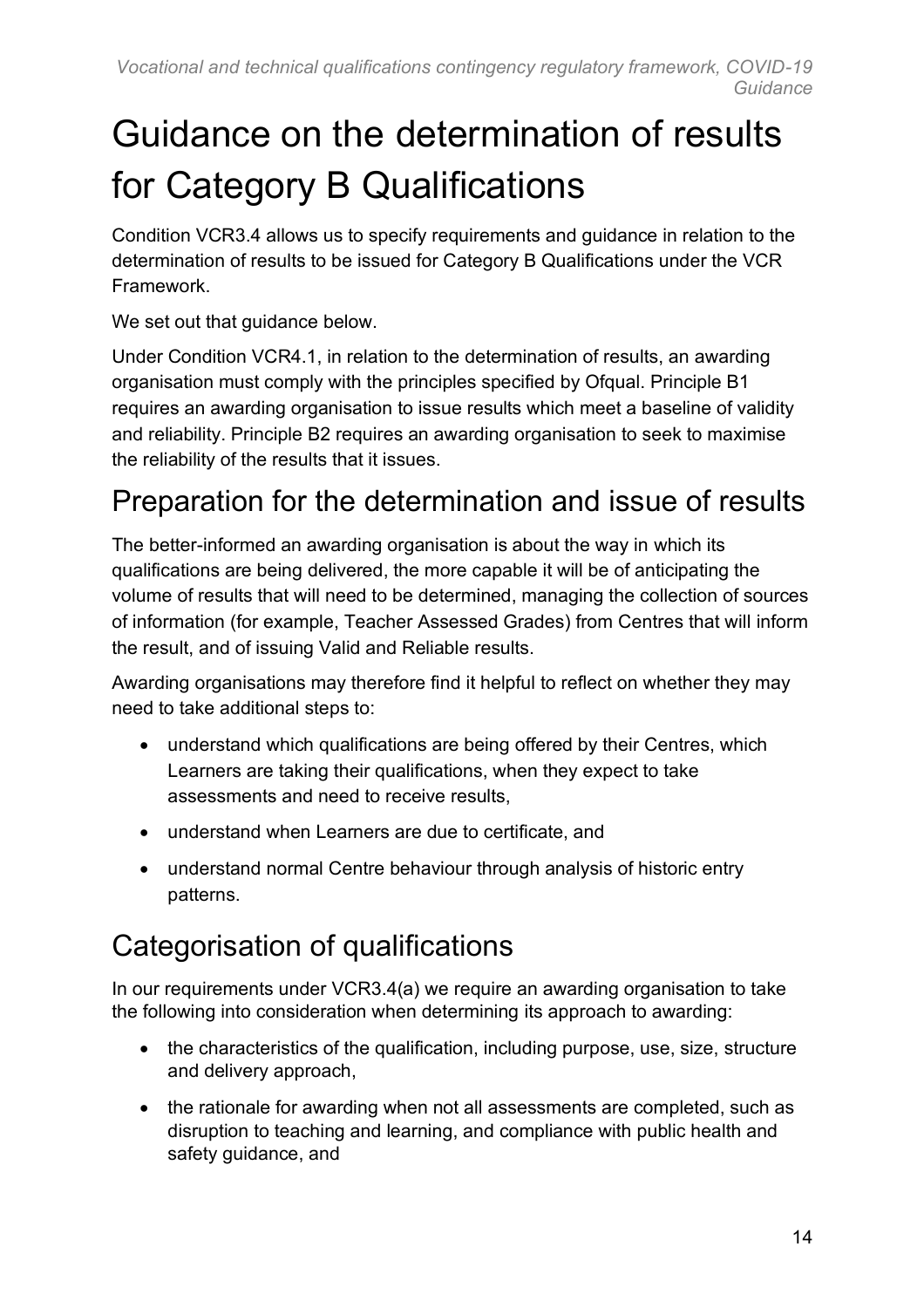• in light of the above, to then decide the extent to which it is necessary or appropriate to align the approach to awarding used for qualifications ('GQs') under the General Qualifications Alternative Awarding Framework.

#### <span id="page-14-0"></span>Qualifications most similar to GCSE, AS and A level

For those qualifications which are used to support progression to further or higher study, follow an academic year cycle (over 1 or 2 years), are taught alongside or instead of GCSEs, AS and A levels, and are primarily taught in schools, we expect awarding organisations to use a similar approach to awarding as that used for GQs, where possible and appropriate.

The policy position in the Secretary of State's direction is that it is not viable for assessments in these qualifications to go ahead because Learners taking these qualifications have suffered disruption to teaching and learning on the same basis as GCSE, AS and A level Learners and in line with Principle B4, awarding organisations must seek to ensure that these Learners are not disadvantaged or advantaged compared to their peers taking GCSEs, AS and A levels.

We are not prohibiting assessments for a Category B Qualification from taking place where an awarding organisation can continue to deliver and/or mark the assessments as normal or in Adapted form. However, it is our expectation that this cannot be achieved for those Category B Qualifications most similar to GCSEs, AS and A levels.

We recognise that qualifications sharing these characteristics may have different assessment approaches and structures but expect that where possible, awards are based on Qualification Level Teacher Assessed Grades in line with the arrangements put in place for GQs. But where qualifications sharing these characteristics follow a unitised structure and a Qualification Level Teacher Assessed Grade would not lead to a sufficiently reliable award, we accept that a Component Level Teacher Assessed Grade may be appropriate.

There are also some qualifications which share these characteristics but which include some assessment of occupational skills, where the use of Teacher Assessed Grades would not lead to a safe and valid award. Where this is the case, we recognise that it may not be possible to use exactly the same approach to awarding as that put in place for GQs but we expect awarding organisations to put in place arrangements for awarding which are Manageable for Centres.

#### *Sources of information in determining a result*

Our requirements on the determination of results state that for each Category B Qualification that it makes available, and for each Learner taking it, an awarding organisation must identify the sources of information that are both currently available and potentially available in respect of the qualification as a whole and/or for each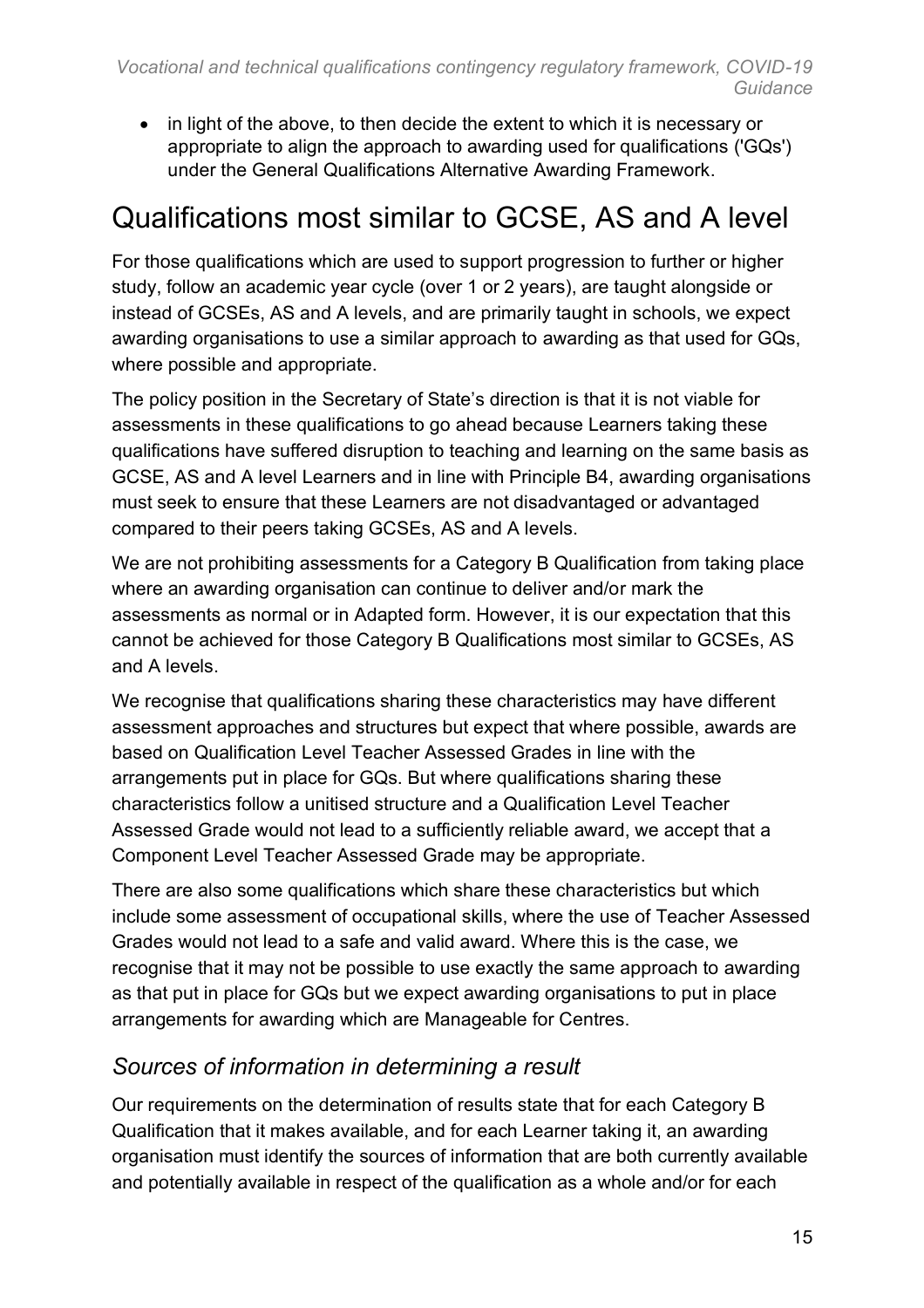assessment. The approach used to determine a result may use sources of information singly or in combination.

Some sources of information that may be used for the determination of individual results and some factors relevant to judging their role are described in Table 1 below.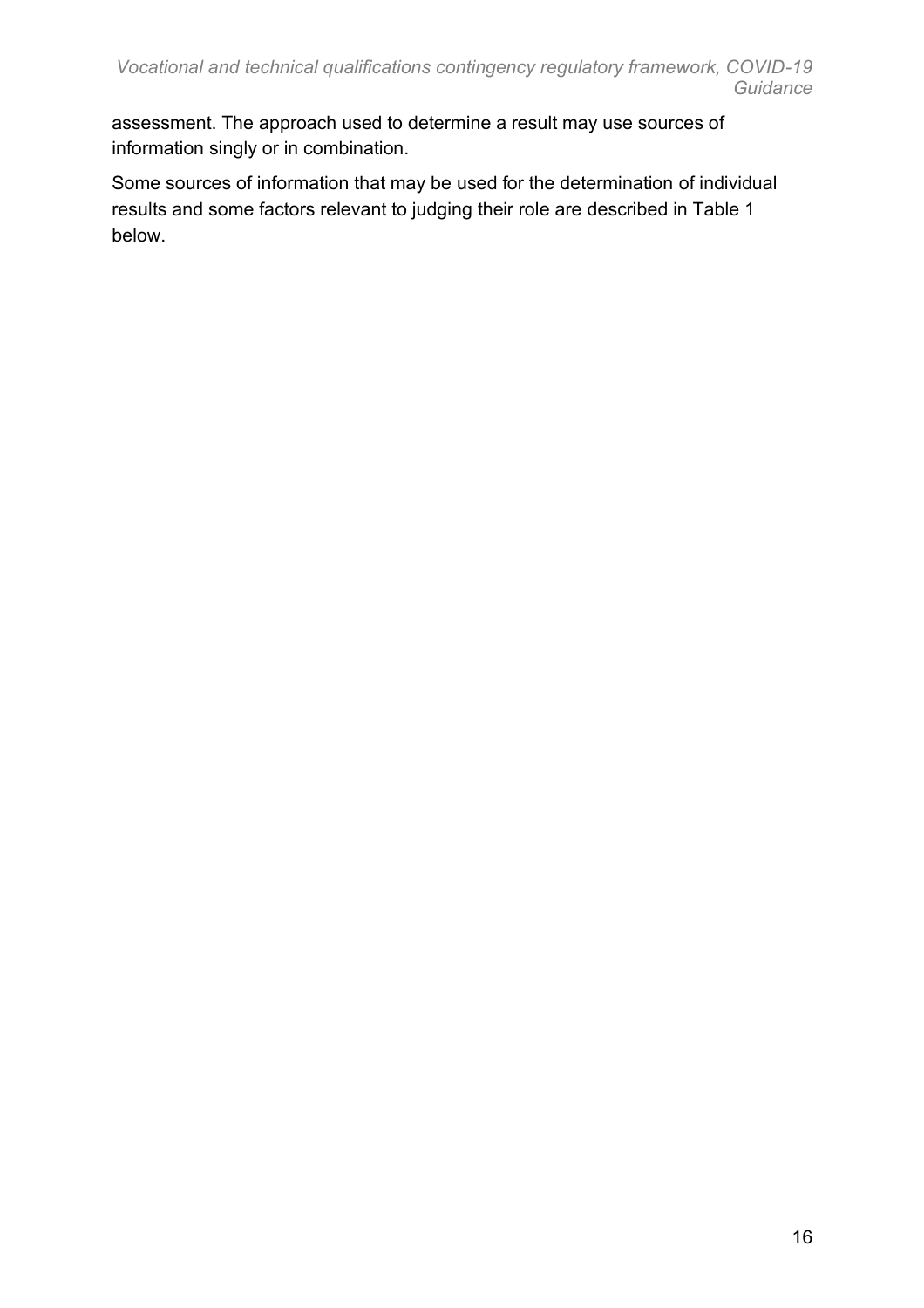#### *Table 1; Sources of information*

|    | <b>Information</b>                                                                                                                                                    | <b>Evidence</b>                                                                                                                                                                                                                                                                                                                                                                                                                                                                                                                                                                                                                                                                                                        | <b>Considerations</b>                                                                                                                                                                                                                                                                                                                                                                                                                                                                                 |
|----|-----------------------------------------------------------------------------------------------------------------------------------------------------------------------|------------------------------------------------------------------------------------------------------------------------------------------------------------------------------------------------------------------------------------------------------------------------------------------------------------------------------------------------------------------------------------------------------------------------------------------------------------------------------------------------------------------------------------------------------------------------------------------------------------------------------------------------------------------------------------------------------------------------|-------------------------------------------------------------------------------------------------------------------------------------------------------------------------------------------------------------------------------------------------------------------------------------------------------------------------------------------------------------------------------------------------------------------------------------------------------------------------------------------------------|
| 1. | Information provided by<br>Centres in relation to a<br>Learner's performance at<br>qualification level<br>('Qualification Level<br><b>Teacher Assessed</b><br>Grade') | An awarding organisation may ask a Centre to provide a<br>judgement about the result for each Learner at<br>qualification level.<br>An awarding organisation may also ask a Centre how it<br>has taken into account evidence to support the<br>determination of results such as:<br>How any banked Component marks and grades <sup>1</sup><br>$\overline{a}$<br>have been used<br>Internal assessment marks and grades not yet subject<br>$\blacksquare$<br>to Centre Assessment Standards Scrutiny<br>Partially completed internal assessments <sup>2</sup><br>$\blacksquare$<br>Classwork or homework assessments<br>$\blacksquare$<br>Mock examinations<br>$\blacksquare$<br>Informal assessments<br>$\blacksquare$ | Consideration of the following<br>features of the qualification will<br>help awarding organisations<br>determine whether this source of<br>information should form the basis<br>of the qualification result. These<br>features include:<br>The extent to which it is used<br>instead of or alongside GQs<br>Similarity of purpose to GQs<br>Linearity or modularity<br>$\overline{a}$<br>If modular, the extent of<br>banked Component marks<br>and grades are available<br>Size of the qualification |
| 2. | Information provided by<br>Centres in relation to a<br>Learner's performance at                                                                                       | An awarding organisation may ask a Centre to provide a<br>judgement about the result for each Learner at<br>Component level.                                                                                                                                                                                                                                                                                                                                                                                                                                                                                                                                                                                           | <b>Component Level Teacher</b><br>Assessed Grades are likely to be                                                                                                                                                                                                                                                                                                                                                                                                                                    |

<sup>1</sup> In this guidance, we use 'grades' to refer to specified levels of attainment such as A, B, C, for example, or Pass, Merit and Distinction.

 $^2$  In this guidance, an 'internal assessment' is an assessment which is marked by a Centre and then subject to Moderation or verification by the awarding organisation.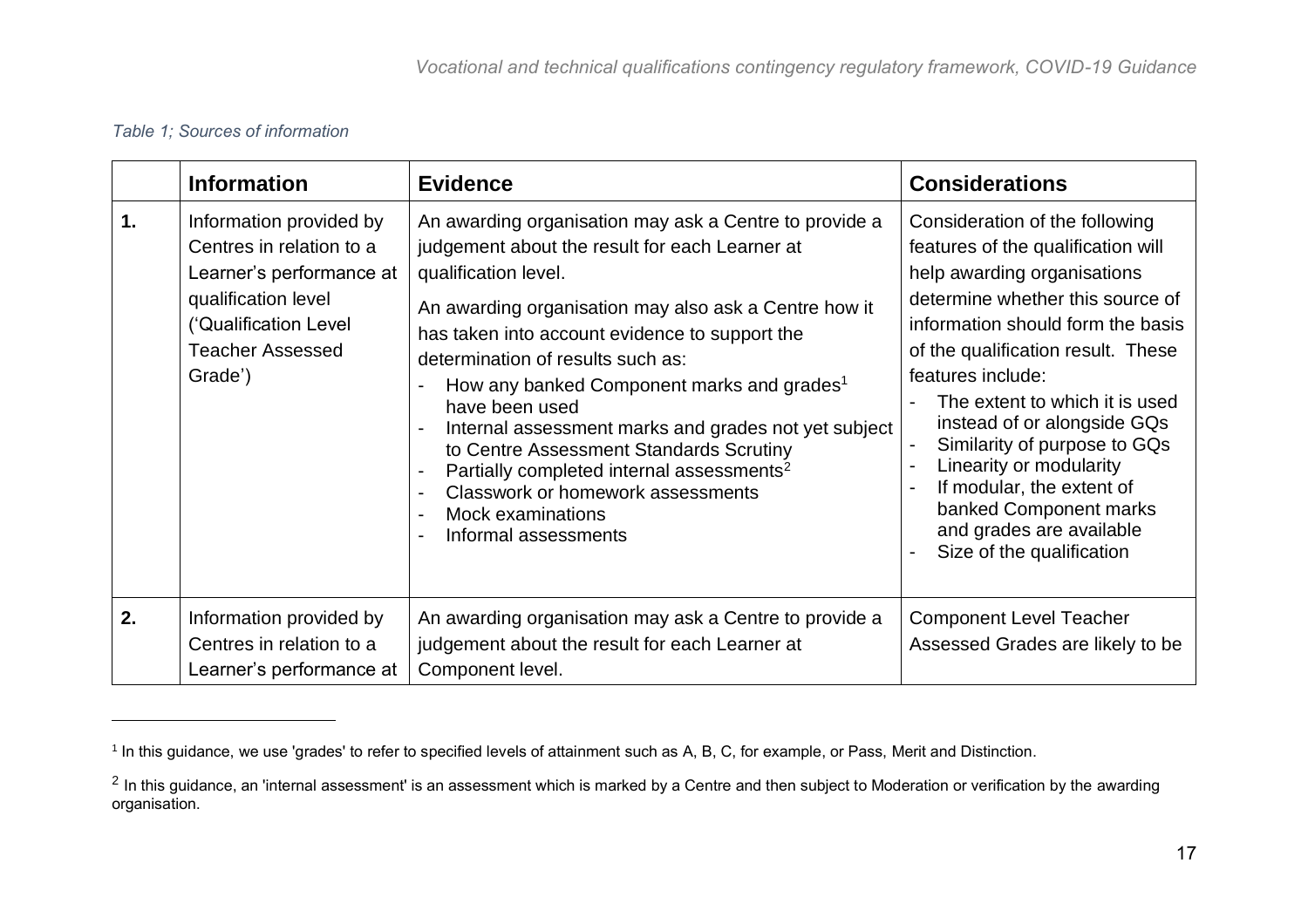| <b>Information</b>                                                         | <b>Evidence</b>                                                                                                                                                                                                                                                                                                                                                                                           | <b>Considerations</b>                                                                                                                                                                                                                                                                                                                                                                          |
|----------------------------------------------------------------------------|-----------------------------------------------------------------------------------------------------------------------------------------------------------------------------------------------------------------------------------------------------------------------------------------------------------------------------------------------------------------------------------------------------------|------------------------------------------------------------------------------------------------------------------------------------------------------------------------------------------------------------------------------------------------------------------------------------------------------------------------------------------------------------------------------------------------|
| Component level<br>('Component Level<br><b>Teacher Assessed</b><br>Grade') | An awarding organisation may also ask a Centre how it<br>has taken into account evidence to support the<br>determination of results such as:<br>Internal assessment marks and grades not yet subject<br>$\overline{\phantom{a}}$<br>to Centre Assessment Standards Scrutiny<br>Partially completed internal assessments<br>Classwork or homework assessments<br>Mock examinations<br>Informal assessments | a source of information for<br>modular qualifications where:<br>Learners due to take<br>individual assessments but<br>are not certificating<br>a large proportion of the<br>Components are already<br>banked<br><b>Qualification Level Teacher</b><br><b>Assessed Grades are</b><br>inappropriate because part of<br>the assessment attests to<br>occupational competency and<br>must continue |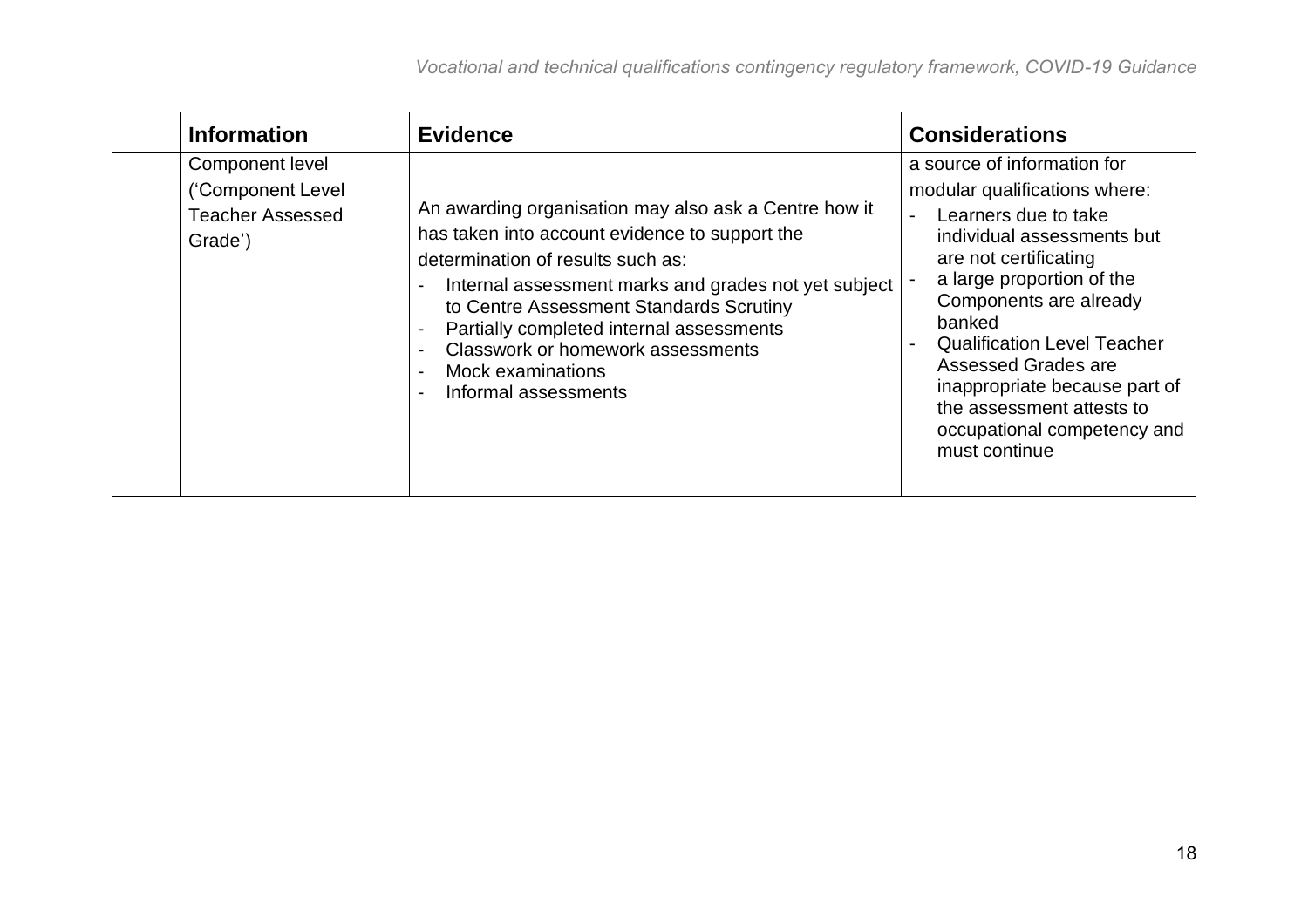| 3. | Information held by the<br>awarding organisation -<br>banked Component<br>marks and grades | Marks and/or grades for completed assessments in<br>Components to date. This includes -<br>external assessments, <sup>3</sup> and<br>$\bullet$<br>internal assessments where the marks or grades<br>$\bullet$<br>have been subject to Centre Assessment<br><b>Standards Scrutiny</b><br>for eligible candidates, calculated results under the<br>$\bullet$<br><b>VTQCov Framework</b> | Where this information exists, it is<br>likely to form part of the basis of<br>the qualification result, either as a<br>contributory element alongside<br>other sources of information, or<br>as a basis on which to determine<br>results, including as part of<br>Centre judgement, either for<br>missing Components or to<br>support a Centre judgement to<br>supply qualification level Teacher<br>Assessed Grades. |
|----|--------------------------------------------------------------------------------------------|---------------------------------------------------------------------------------------------------------------------------------------------------------------------------------------------------------------------------------------------------------------------------------------------------------------------------------------------------------------------------------------|------------------------------------------------------------------------------------------------------------------------------------------------------------------------------------------------------------------------------------------------------------------------------------------------------------------------------------------------------------------------------------------------------------------------|
|----|--------------------------------------------------------------------------------------------|---------------------------------------------------------------------------------------------------------------------------------------------------------------------------------------------------------------------------------------------------------------------------------------------------------------------------------------------------------------------------------------|------------------------------------------------------------------------------------------------------------------------------------------------------------------------------------------------------------------------------------------------------------------------------------------------------------------------------------------------------------------------------------------------------------------------|

 $^{\rm 3}$  In this guidance, an 'external assessment' refers to an assessment set and marked by the awarding organisation. This includes assessments by examination, written tests, performances or written materials where the task is set and marked by the awarding organisation. An assessment by examination is an assessment which is (i) set by an awarding organisation, (ii) designed to be taken simultaneously by all relevant Learners at a time determined by the awarding organisation, and (iii) taken under conditions specified by the awarding organisation (including conditions relating to the supervision of Learners during assessment and the duration of the assessment).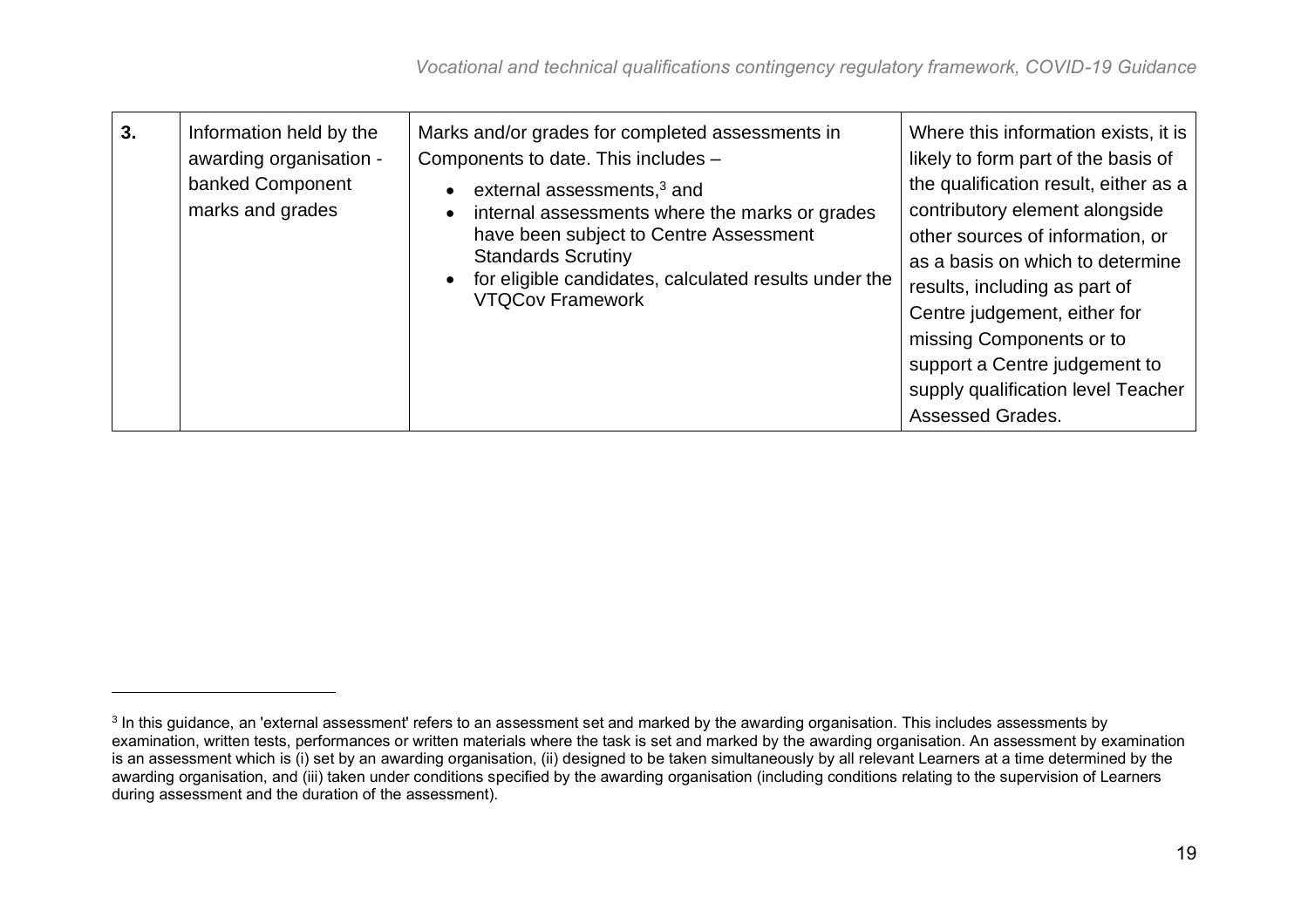Where an awarding organisation is taking a unitised approach to awarding, in instances where there is sufficient evidence to determine a result for a Learner overall, but where there is a unit with no evidence, the awarding organisation should consider the other evidence available to it to form a judgement in relation to that unit.

The evidence considered should also include evidence from specialist Teachers and other educational professionals such as special education needs coordinators (SENCos) who have worked with the Learner where appropriate.

An awarding organisation should seek to ensure that a Centre's judgement in relation to each Learner is made as late in the course as possible, with the Teacher Assessed Grade being provided to the awarding organisation by the Centre by a clearly communicated date.

#### *Consistency of approach*

An awarding organisation should make clear to Centres the basis upon which Learners can be awarded a result using Teacher Assessed Grades and seek to develop consistent approaches with awarding organisations offering similar qualifications. This is in line with Principle B4 that an awarding organisation must seek to ensure that it does not advantage or disadvantage Learners against their peers taking similar VTQs. If a common approach on how to determine a result using Teacher Assessed Grades within a particular qualification-type, subject or sector is agreed, an awarding organisation should have regard to that approach where relevant, and seek to comply with it where possible and appropriate.

#### *Internal assessment*

We expect an awarding organisation to encourage ongoing participation in learning but we recognise that the disruption experienced by Learners as a result of the coronavirus (COVID-19) pandemic means that internal assessment cannot continue as normal. We expect an awarding organisation to instruct or advise its Centres to continue with internal assessment where it is helpful to form an evidence base for a Teacher Assessed Grade or is needed to be used by the awarding organisation as a basis to determine a result.

Where internal assessment continues, awarding organisations should ensure that their instructions to Centres do not disrupt good practice in teaching and learning and the provision of feedback to Learners about their progress and performance.

Where a Learner has banked Component results upon which the awarding organisation could determine a result, it may nonetheless choose to determine that result through the use of other approaches (for example, a Teacher Assessed Grade) where this would lead to a more Valid and Reliable result.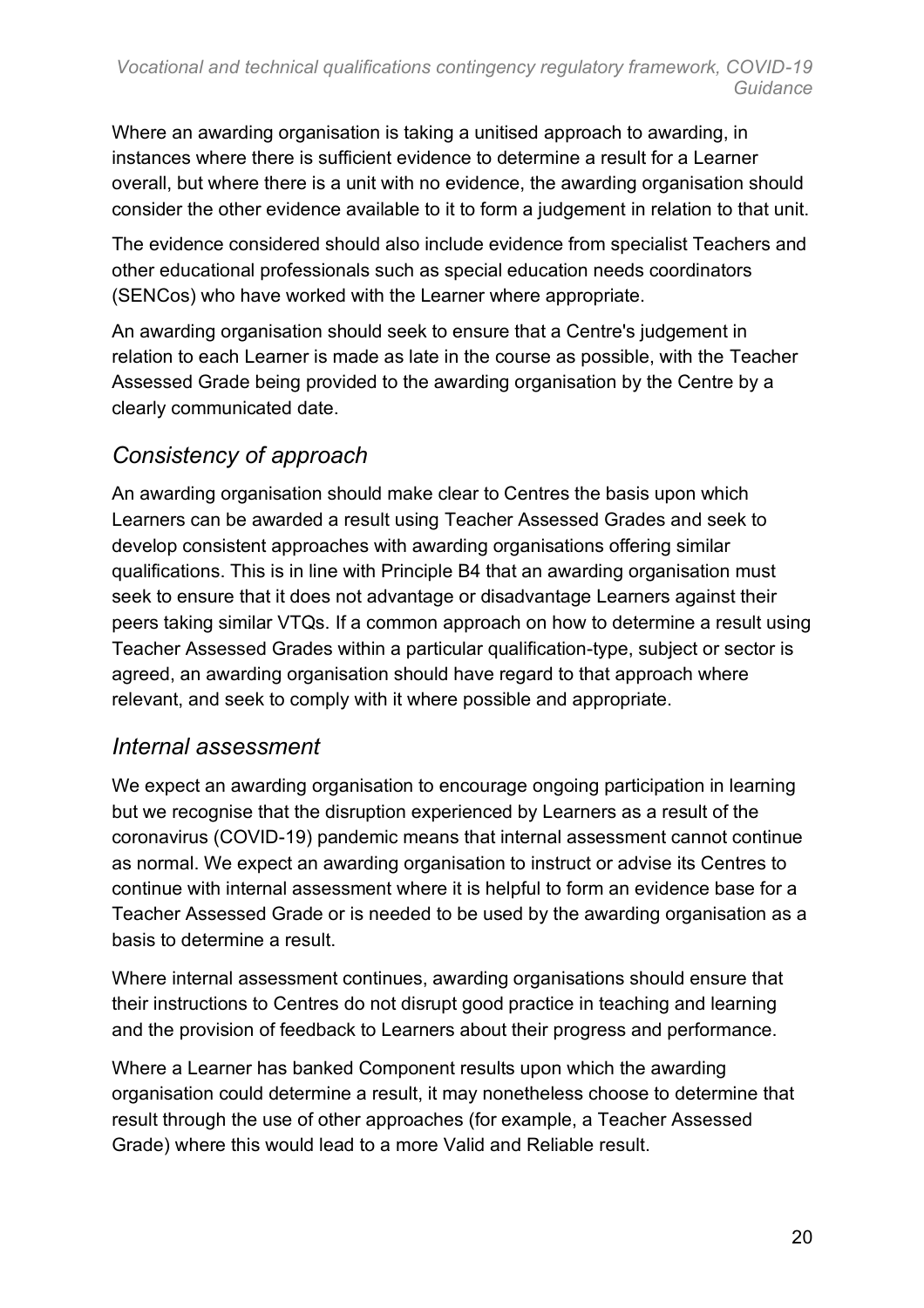#### *Learners who took or expected to take assessments in January 2021*

Where Learners took or expected to take assessments in January 2021, we have required an awarding organisation to enable:

- non-certificating Learners who were absent from January assessments to be eligible to be awarded a result through the use of other approaches (for example, Teacher Assessed Grades), and
- non-certificating Learners who did take the assessments, but who found having to take those assessments in the context of the disruption in January adversely impacted their ability to demonstrate their level of attainment, to also be eligible to be awarded a result through the use of other approaches (for example, Teacher Assessed Grades).

An awarding organisation may choose to put the same arrangements in place for certificating Learners who took assessments in January 2021 but who are not eligible for a result to be awarded through the application of Special Consideration.

### <span id="page-20-0"></span>Category B Qualifications which are used to support progression to further or higher study but which do not have the same characteristics as GCSEs, AS and A levels and are not delivered in the same way

For those Category B Qualifications:

- which do not have to follow an academic cycle,
- are 'smaller' qualifications (low Guided Learning Hours),
- where Learners take assessments when they are ready and not at fixed points during the academic year,
- which are not only taught in schools and colleges, and/or
- which do not include any assessment of occupational skills but may be assessing some element of proficiency,

we expect an awarding organisation to continue to make assessments available to Learners where possible.

Where Learners are ready to take an assessment because all teaching and learning has been completed, and can safely do so, remotely or in person, an awarding organisation should enable them to do so. An awarding organisation should make it clear to its Centres that it will expect them to be able to demonstrate that they have taken all reasonable steps to enable Learners to take their assessments, remotely or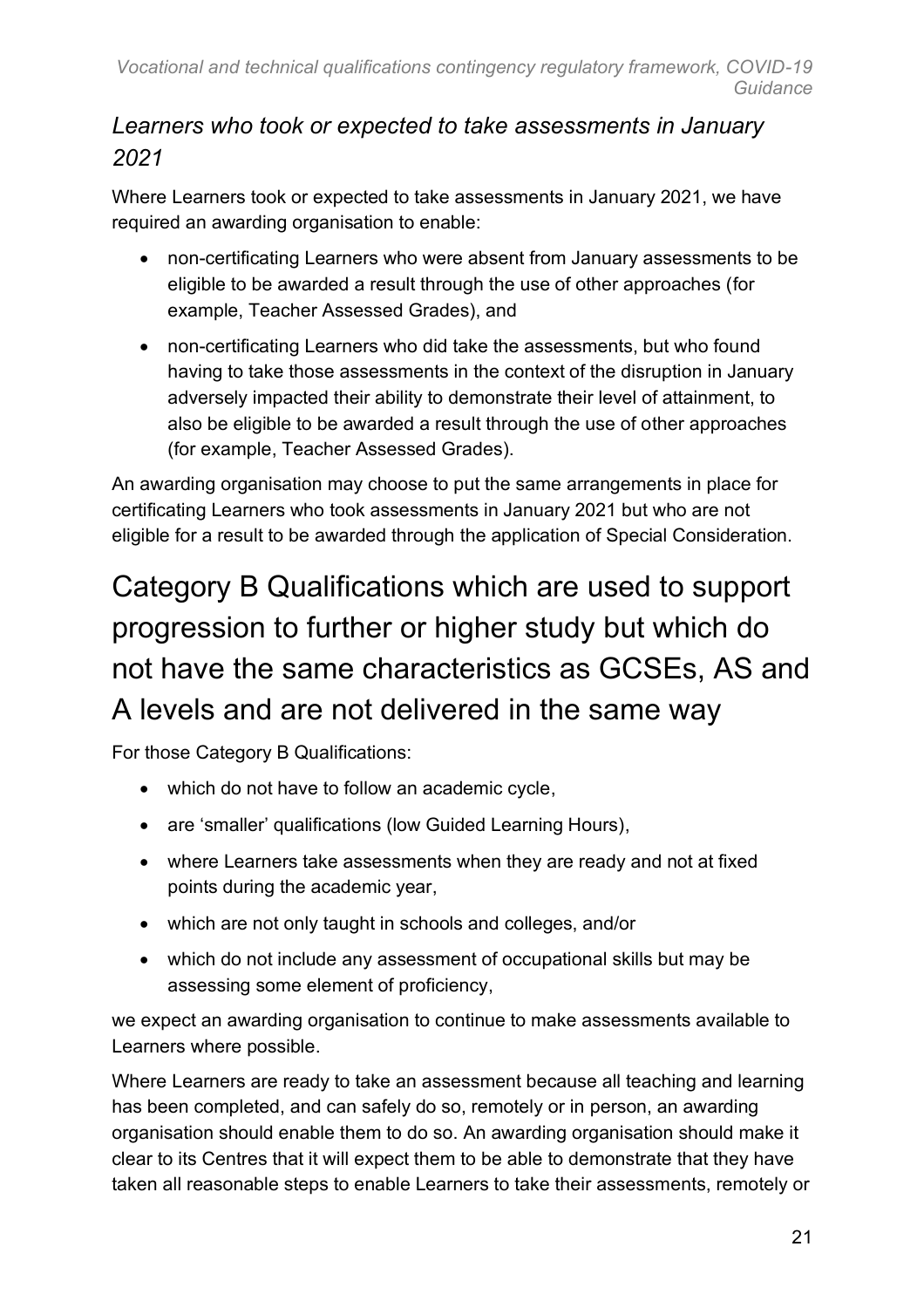in person. Where it considers it necessary, an awarding organisation should request evidence from a Centre of the steps that it has taken in this regard.

However, where Learners are ready to take an assessment for such a qualification but are not able to do so because of public health and safety guidance, an awarding organisation should put in place other arrangements for awarding, which may include the use of Teacher Assessed Grades.

#### *Consistency of approach*

An awarding organisation should make clear to Centres the basis upon which Learners may be eligible to access alternative arrangements for awarding (for example, Teacher Assessed Grades), and seek to develop consistent approaches to monitoring of eligibility with awarding organisations offering similar qualifications. This is in line with Principles B3 and B4 that an awarding organisation must seek to ensure that they do not advantage or disadvantage Learners taking the same qualification or against their peers taking similar VTQs or GQs.

If a common approach on how to determine a result using Teacher Assessed Grades within a particular qualification-type, subject or sector is agreed, an awarding organisation should have regard to that approach where relevant, and seek to comply with it where possible and appropriate.

#### *Internal and external quality assurance*

In determining how, and the extent to which, Centre historical data might be used as part of a Centre's or an awarding organisation's quality assurance, an awarding organisation should take into account:

- A relevant timeframe against which historical comparisons can be made within a qualification, particularly where Learners have received and will receive results on a rolling basis, and
- Where, for the same qualification, Centres have Learners receiving a Teacher Assessed Grade and Learners taking assessments as normal or with adaptations.

#### <span id="page-21-0"></span>Data Protection Law

When determining which approaches to use to determine a result for a Category B Qualification which it makes available, an awarding organisation should be mindful of its obligations under Data Protection Law. Data Protection Law will continue to apply in relation to VTQs for which results are issued under the VCR Framework.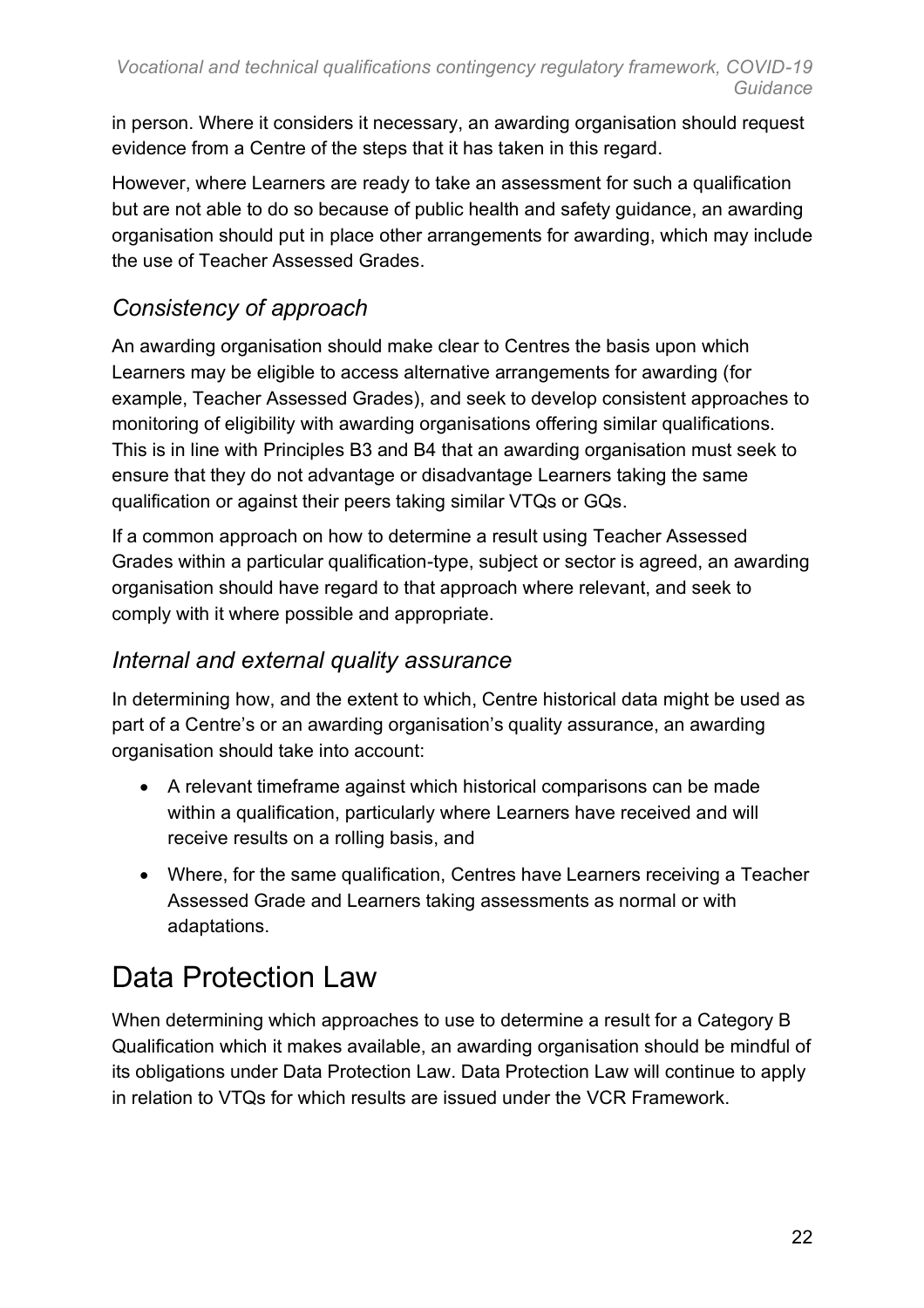#### <span id="page-22-0"></span>Centre engagement with Learners receiving Teacher Assessed Grades

In its guidance to Centres, an awarding organisation should encourage teaching and learning to continue for as long as possible, to cover as much of the qualification content as possible, where a Learners' result is to be determined on the basis of information provided in the form of a Teacher Assessed Grade.

Therefore, a Centre should not be prevented from marking and providing feedback to Learners on work completed, even where this might form part of a Teacher Assessed Grade. An awarding organisation should encourage its Centres to discuss with Learners the evidence which will be used to determine Teacher Assessed **Grades** 

#### <span id="page-22-1"></span>Non-certificating Learners

Condition VCR3.1 provides that an awarding organisation must take all reasonable steps to issue a result to each Learner who either was or is registered to take, between 1 August 2020 and 31 August 2021, an assessment that would have led to the issue of a result, or could reasonably have been expected by an awarding organisation to be so registered. This includes non-certificating Learners and we expect an awarding organisation to consider how results can be made available to those Learners.

For Learners who are not expecting to certificate before 31 August 2021, an awarding organisation should consider the following factors when deciding when and how to issue results to these Learners:

- fairness to those Learners and their ability to progress,
- sufficiency of evidence upon which to base a valid award,
- manageability for Centres, and
- uncertainty of the progress of the coronavirus (COVID-19) pandemic.

#### <span id="page-22-2"></span>Head of Centre checks and declarations

We require an awarding organisation to provide guidance to Centres about internal quality assurance and to take all reasonable steps to ensure that a Centre has in place, and complies with, effective arrangements to quality assure its Teacher Assessed Grades before submitting them to the awarding organisation.

In particular, we require an awarding organisation to ensure that a check on the Teacher Assessed Grade is conducted by the relevant head of department or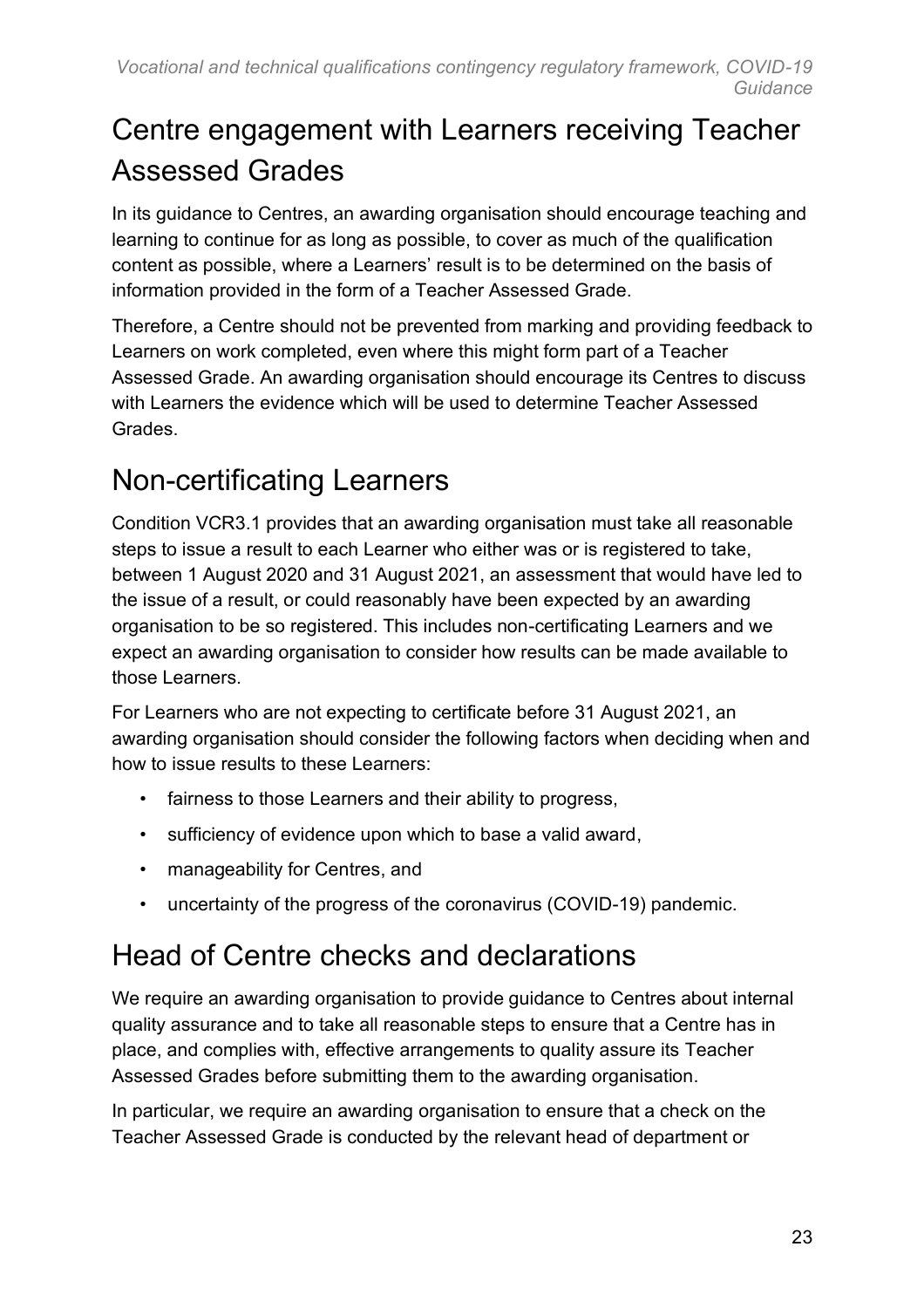equivalent or, where there is no person in such a role, the head of Centre or equivalent.

In order to comply with Condition A4, an awarding organisation's guidance to Centres should alert Centres to the need to consider putting in place additional controls where a staff member might have a personal interest in a Learner (for example as a relative).

An awarding organisation may require a Centre to provide a head of Centre declaration and may specify the form that it may take.

### <span id="page-23-0"></span>Standards in 2021

For some Category B Qualifications, awarding organisations will require each Centre to submit a Teacher Assessed Grade for each Learner, based on an assessment of the standard at which they are performing. This professional judgement should be derived from a range of appropriate evidence.

An awarding organisation should make it clear to its Centres that when considering a Learner's performance in the context of a Teacher Assessed Grade, a Centre should do the following:

- Consider the awarding organisation's guidance on the evidence which forms the basis of a Teacher Assessed Grade, in respect of the qualification;
- Consider each Learner's performance and make a realistic judgement of the standard of that work. Centres will have a good understanding of their Learners' performance and how it compares to other Learners within the qualification/Component this year, and in previous years.
- That, in coming to this judgement:
	- o for those qualifications most like GCSEs, AS and A levels, Centres should ensure that Learners have studied sufficient content to form the basis of a result, but should bear in mind that in 2021 Learners might not have been taught all of the course of study so might not demonstrate such a broad range of knowledge, skills and understanding as that expected for assessed work.
	- $\circ$  for other qualifications in Category B where some assessments are continuing but some Learners are receiving a result through other arrangements (for example a Teacher Assessed Grades), expect that Learners have been taught all of the course of study and should demonstrate the range of knowledge, skills and understanding comparable to that expected for assessed work.
- Understand the importance of judgements being objective, and only take account of evidence relevant to Learner performance such that each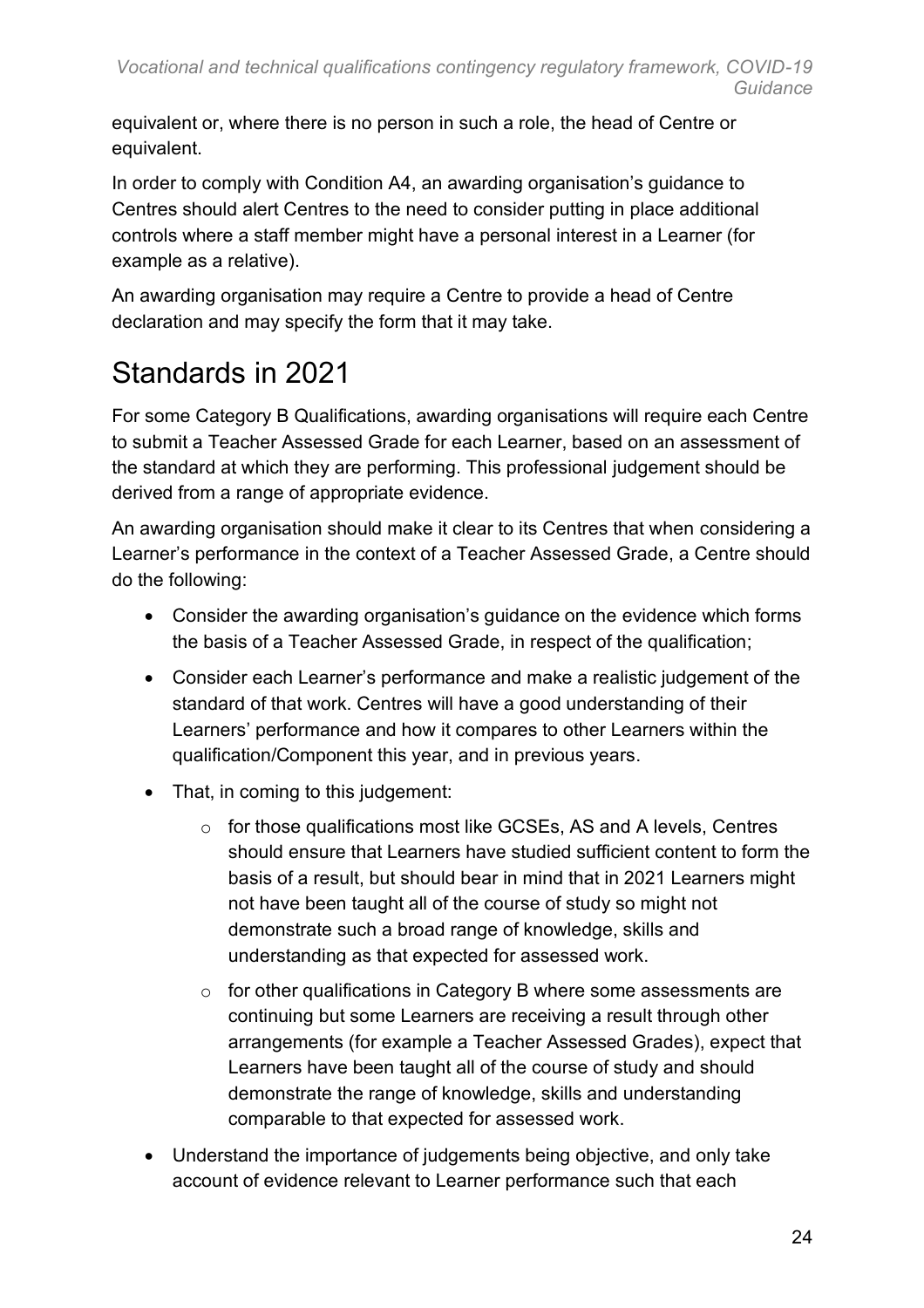Learner's Teacher Assessed Grade should be determined by the specific performance of that student in relation to the relevant qualification.

Where Teacher Assessed Grades are used to determine results, we will expect an awarding organisation to have regard to and draw on as appropriate our guidance titled ['Information for centres about making objective judgements'](https://www.gov.uk/government/publications/information-for-centres-about-making-objective-judgements).

### <span id="page-24-0"></span>Private Candidates

Condition VCR3.1 provides that an awarding organisation must take all reasonable steps to issue a result to each Learner who either was or is registered to take, between 1 August 2020 and 31 August 2021, an assessment that would have led to the issue of a result, or could reasonably have been expected by an awarding organisation to be so registered. This includes Private Candidates and we expect an awarding organisations to consider how those Learners can have access to a result.

#### <span id="page-24-1"></span>Results days

Learners taking GCSEs, AS and A levels will receive their results on 10 and 12 August 2021, respectively. We will expect an awarding organisation to consider whether compliance with Principle B4 requires it to amend its published timetable for results under Condition H6.1(e) to issue results for Category B qualifications that are linked to progression to further or higher education should also be issued to Learners on or before these dates.

When an awarding organisation is considering the final date by which it should have received sources of information from its Centres it should take into account:

- timescales for the issuing of results,
- manageability for Centres, and
- timescales for quality assurance arrangements.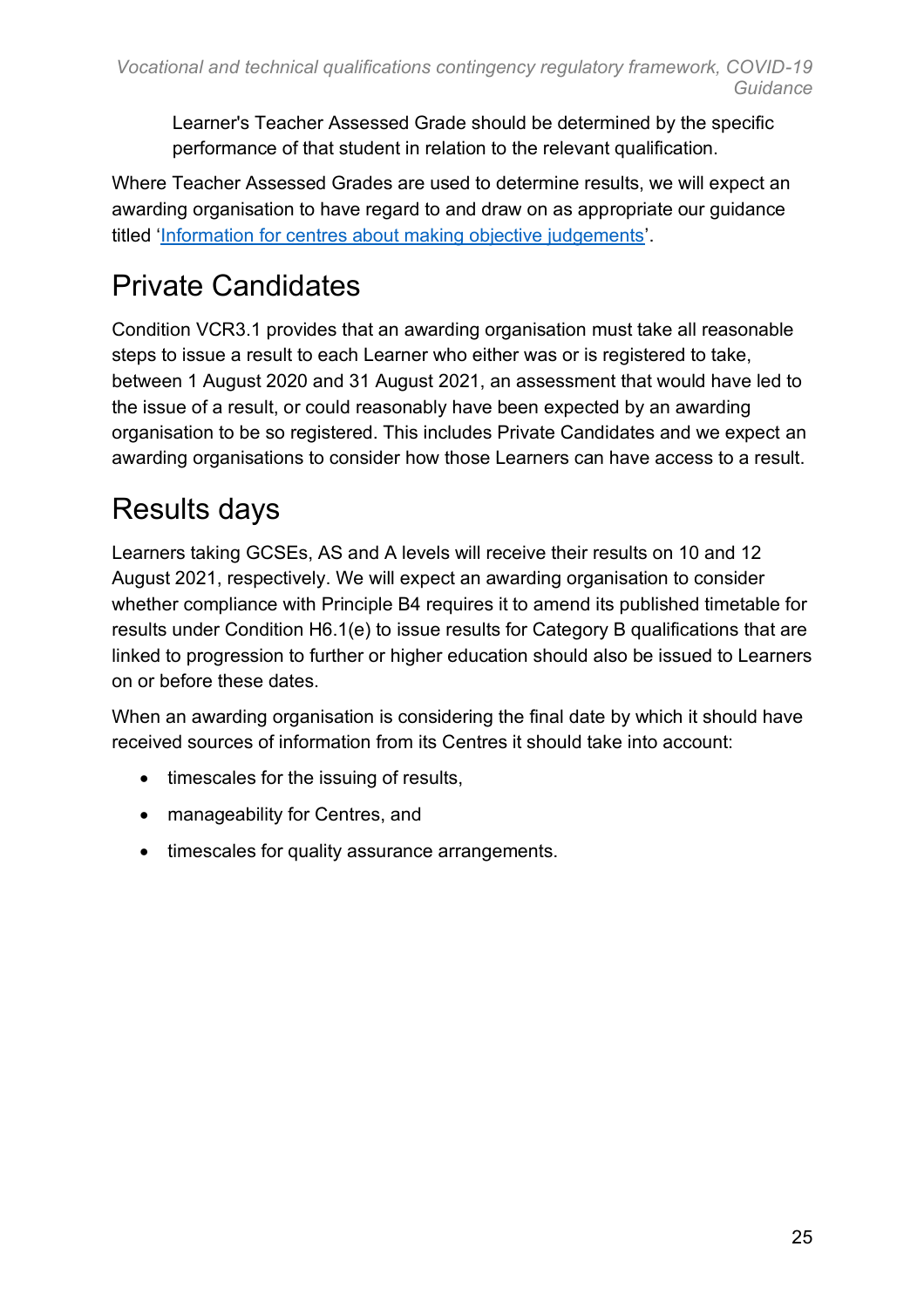# <span id="page-25-0"></span>Guidance on compliance with Condition A6 in relation to VTQs and Condition VCR3.1(a)(ii)

Under Condition VCR3.1(a)(ii), an awarding organisation is required to take all reasonable steps to issue a result to a Learner who it would reasonably have expected to have been registered to take an assessment between 1 August 2020 and 31 August 2021 for a Category B Qualification which it makes available.

It is intended that, as part of the Learners captured, this will include those who –

- may have been de-registered following an awarding organisation's decision that an assessment would not go ahead,
- have been registered for the qualification but not for the assessments that may not have gone, or may not go, ahead, or
- were, before the closure of Centres, studying for the qualification at a Centre and due to take an assessment for it on or after 6 January 2021, but who were not registered with the awarding organisation

However, we recognise that this requirement gives rise to the potential for abuse.

Condition A6 will continue to apply in respect of VTQs, albeit that an awarding organisation will need to take account of the changed risk profile with respect to the VTQs that it makes available. As part of its consideration of the changed risk profile under Condition A6, an awarding organisation should treat the potential for abuse of Condition VCR3.1(a)(ii) as a risk which could give rise to an Adverse Effect.

The government's announcement about lockdown, the closure of Centres, and the viability of assessments came before many Learners may have been registered for assessments in 2021. As part of the reasonable steps it takes under Condition A6.2, we will expect an awarding organisation to monitor –

- registrations to identify any unusual patterns of entry and to ensure that there is a legitimate reason for any increase in a Centre's entries or that the process is not being abused in any other way, and
- risks arising where results within the same qualification are issued on the basis of assessments taking place as normal, results determined under Condition VCR3, and/or Adapted assessments.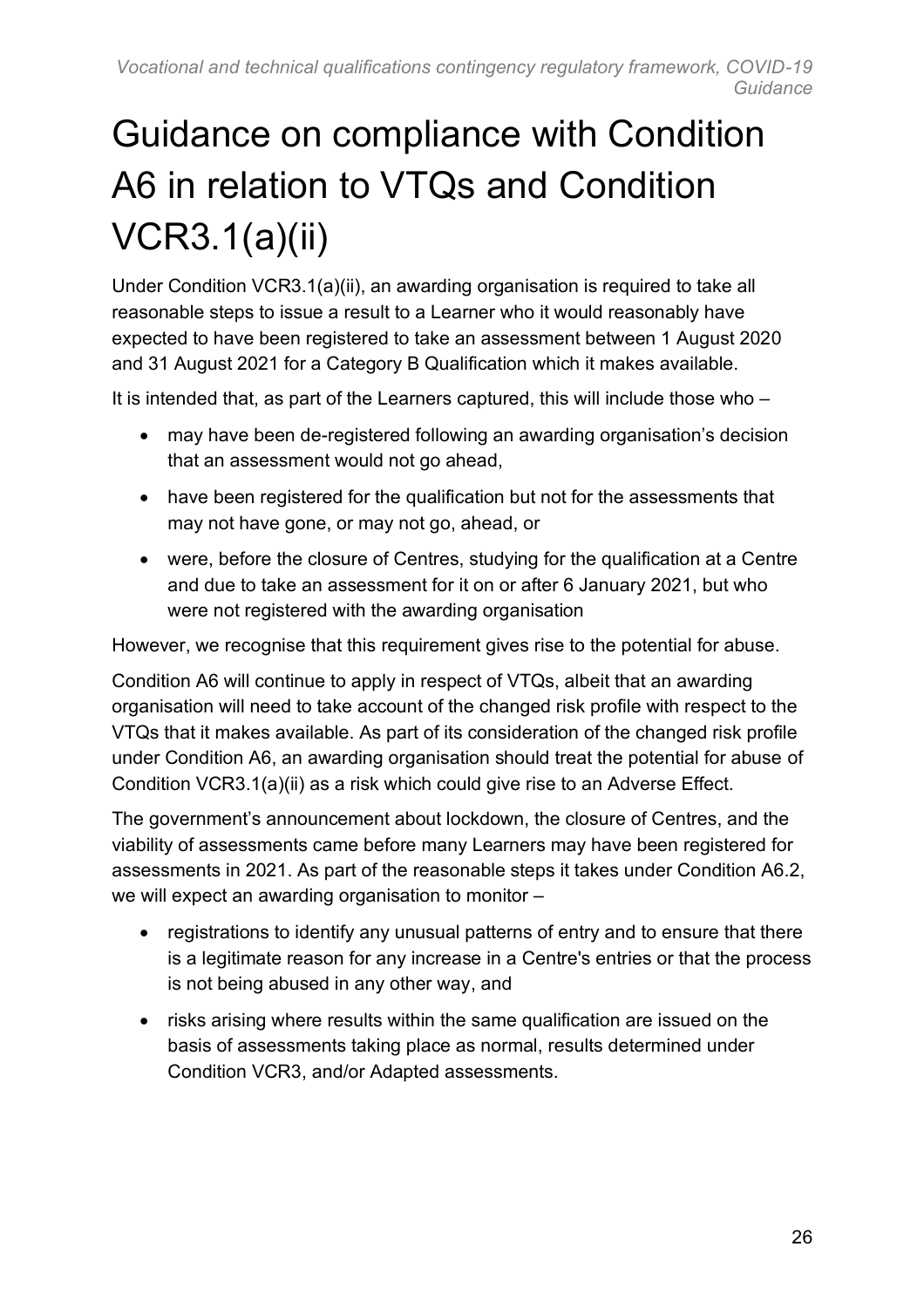# <span id="page-26-0"></span>Guidance on compliance with Condition A8 (Malpractice and maladministration) in relation to VTQs

Under Condition A8, an awarding organisation must take all reasonable steps to prevent the occurrence of malpractice or maladministration in the development, delivery and award of its qualifications.

Condition A8 continues to apply in relation to results issued under the VCR Conditions, albeit that an awarding organisation will need to take account of the changed risk profile with respect to the VTQs that it makes available. As such, an awarding organisation must take all reasonable steps to prevent malpractice or maladministration that could occur in relation to –

- (a) results based on Adapted assessments, and
- (b) results based on other approaches,

issued under the VCR Conditions.

Under Condition VCR3.7, an awarding organisation may choose to issue a result in line with the VCR Conditions to a Learner taking a Category B Qualification outside the UK. So too can an awarding organisation Adapt its VTQs under Condition VCR2.1(b) where taken outside the UK.

An awarding organisation should consider the particular risks of malpractice depending on the nature of the non-UK setting, including the potential for bribery in relation to results.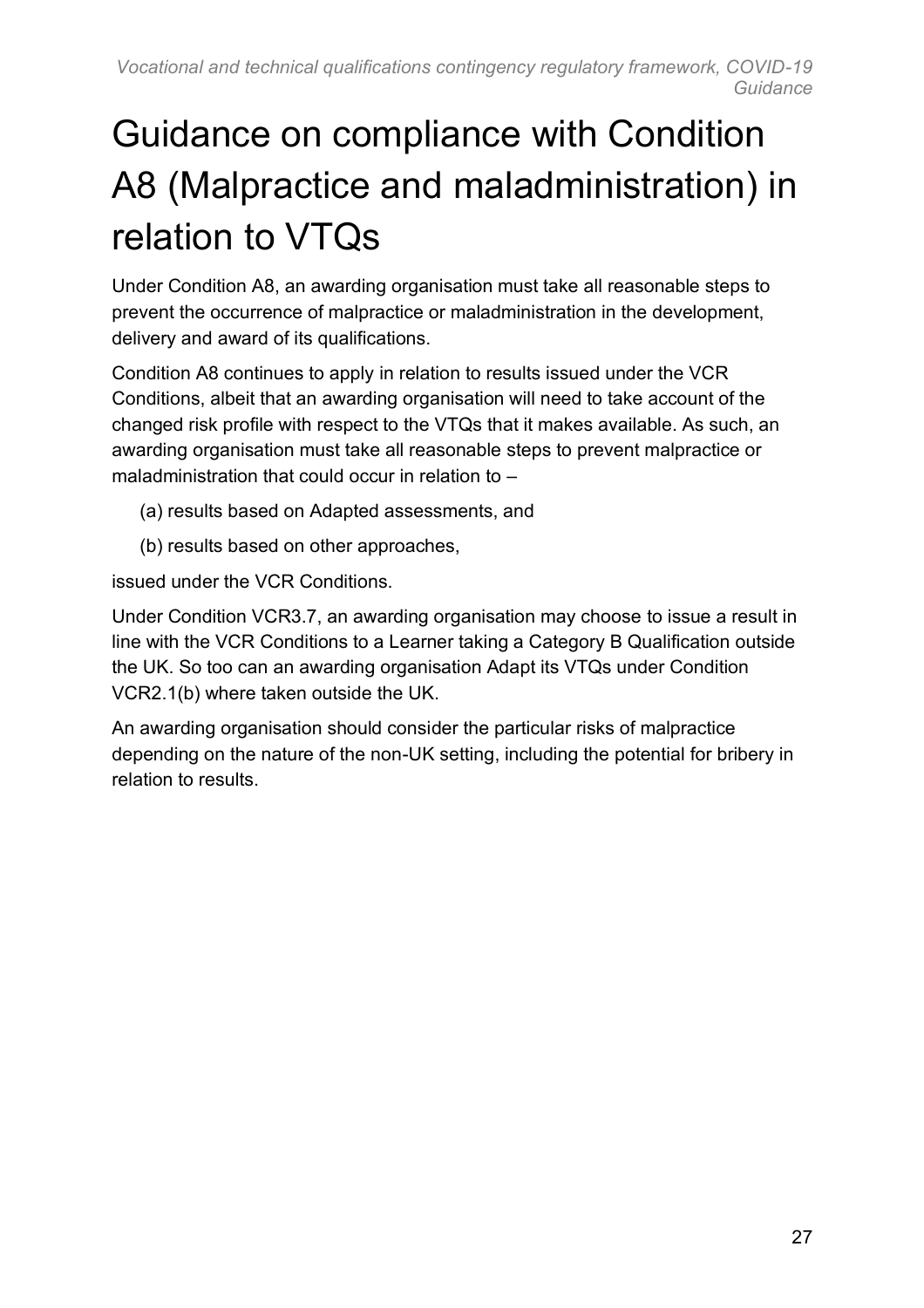# <span id="page-27-0"></span>Guidance on compliance with Condition D2 (Accessibility of qualifications) in relation to VTQs

Under Condition D2, an awarding organisation must ensure that it complies with Equalities Law in relation to each of the qualifications that it makes available. Equalities Law will continue to apply in relation to VTQs which have been Adapted under Condition VCR2.1(b) or Condition VCR3.5.

In line with Conditions D2.2 and D2.3, an awarding organisation must continue to monitor any disadvantages to groups of Learners who share a particular Characteristic in relation to an Adapted VTQ that it makes available, and remove any disadvantage where it cannot be justified.

Under Condition D2.3(b), an awarding organisation must also keep a record of any disadvantage which it believes to be justified.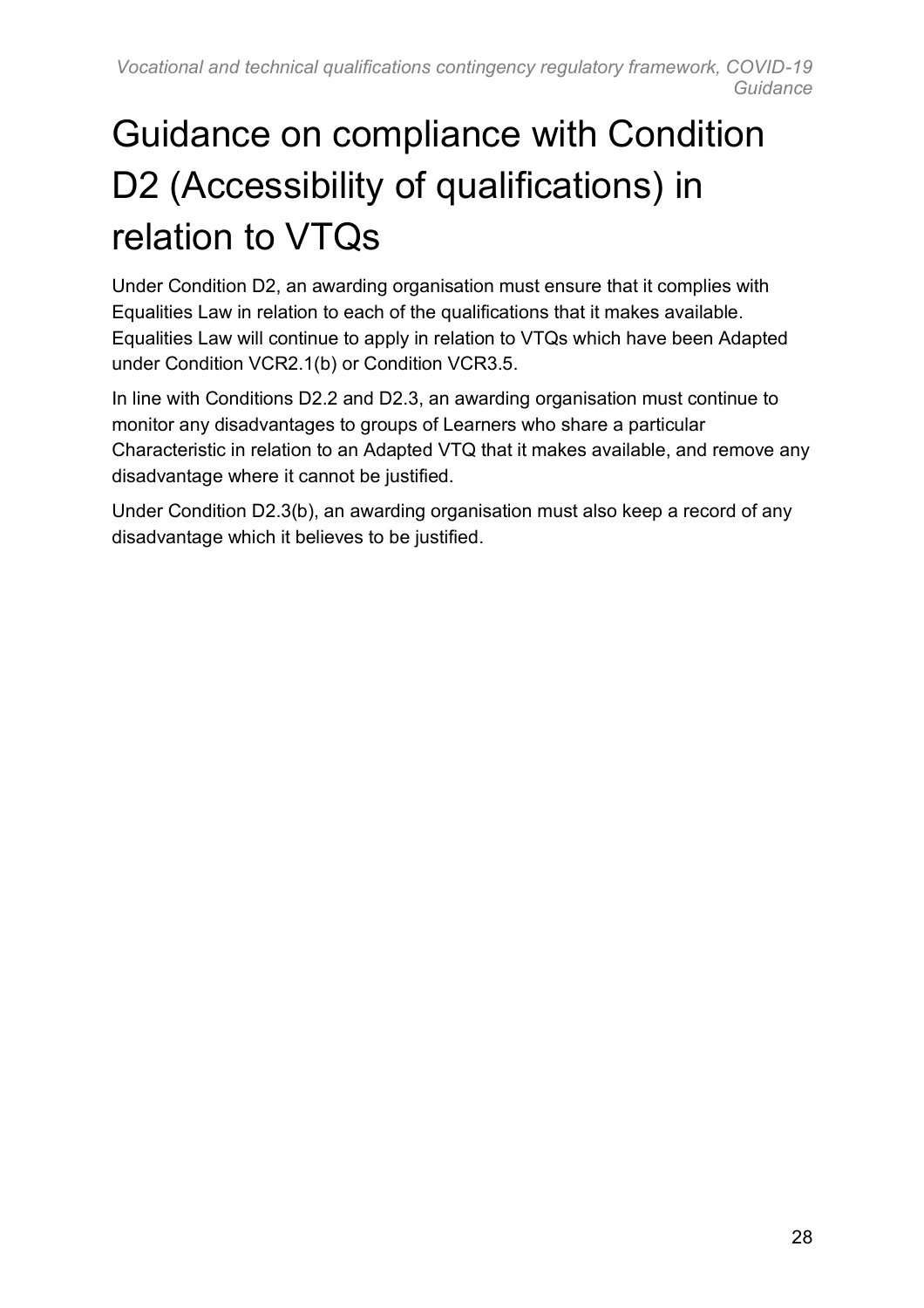# <span id="page-28-0"></span>Guidance on compliance with General Condition G7 (Arrangements for Special Consideration) in relation to VTQs

Under Condition G7, awarding organisations are required to give Special Consideration to a Learner who has temporarily experienced an illness or injury, or some other event outside of their control. An awarding organisation must have in place clear arrangements for Special Consideration and must publish details of them. An awarding organisation should review those arrangements to ensure they remain appropriate in the context of the disruption caused by the coronavirus (COVID-19) pandemic.

Under the VCR Framework, assessments can be held for Category A Qualifications either as normal or in an Adapted form. For Category B Qualifications, assessments can take place as normal as permitted under Condition VCR3.6 and the requirements set under Condition VCR3.4(a).

In relation to VTQs for which assessments are to be held, where qualifications and assessments are disrupted as a consequence of the coronavirus (COVID-19) pandemic – including, for example, where a national or local lockdown impacts on an assessment opportunity – in accordance with the guidance on Condition G7 an awarding organisation should:

- consider whether it can Adapt, or further Adapt, its qualifications or assessment (where permitted) in the first instance before considering whether Special Considerations apply. For example, it should determine whether alternative assessment opportunities are available if a Learner has had to miss an opportunity for reasons connected to the coronavirus (COVID-19) pandemic that are outside his or her control. Where a Learner has missed teaching and learning as a consequence of public health guidance, Adaptations to qualifications and assessments should be considered, rather than Special Consideration
- ensure that where Special Consideration is available to Learners who have not completed all of the assessments (because of previous or future lockdowns, for example), Centres and Learners are clear about the amount of assessment evidence a Learner must have completed before a qualification can be awarded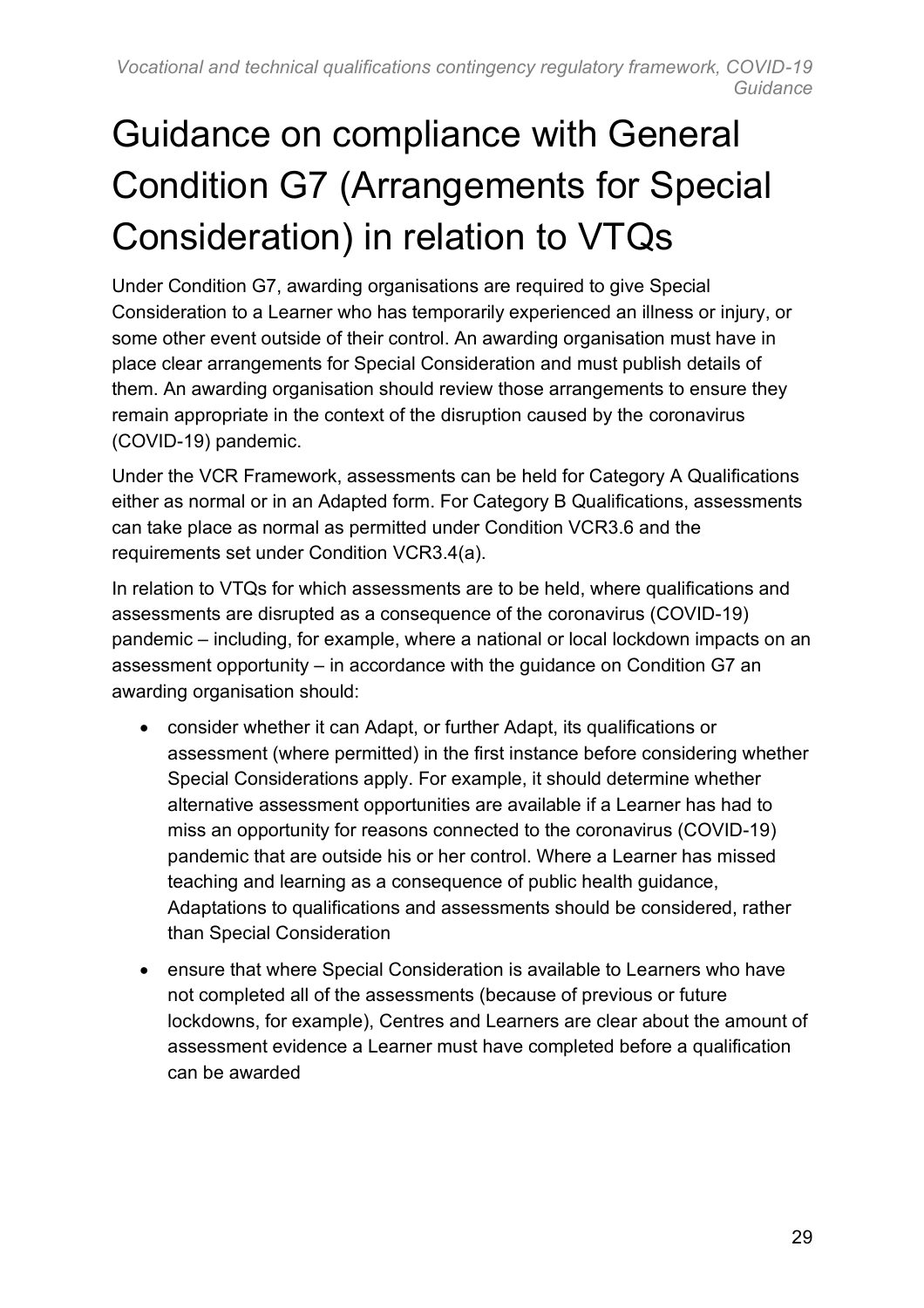# <span id="page-29-0"></span>Guidance on Condition H2 (Centre Assessment Standards Scrutiny where an assessment is marked by a Centre)

Where assessments continue for Category A Qualifications or Category B Qualifications, an awarding organisation should comply with Condition H2 (Centre Assessment Standards Scrutiny). However, an awarding organisation can make Adaptations to its approach if this is necessary in the context of ongoing disruption arising from the coronavirus (COVID-19) pandemic and the need to comply with public health guidance.

Condition H2 will not apply to the judgements made by a Centre to arrive at a Teacher Assessed Grade for a Category B Qualification. We have set separate requirements in relation to the internal and external quality assurance that must be put in place for Teacher Assessed Grades.

An awarding organisation is able to determine what approach to external quality assurance is most appropriate in light of the minimum evidential threshold and the approach to the determination of results for that qualification. This may mean that it does not follow its usual Centre Assessment Standards Scrutiny processes.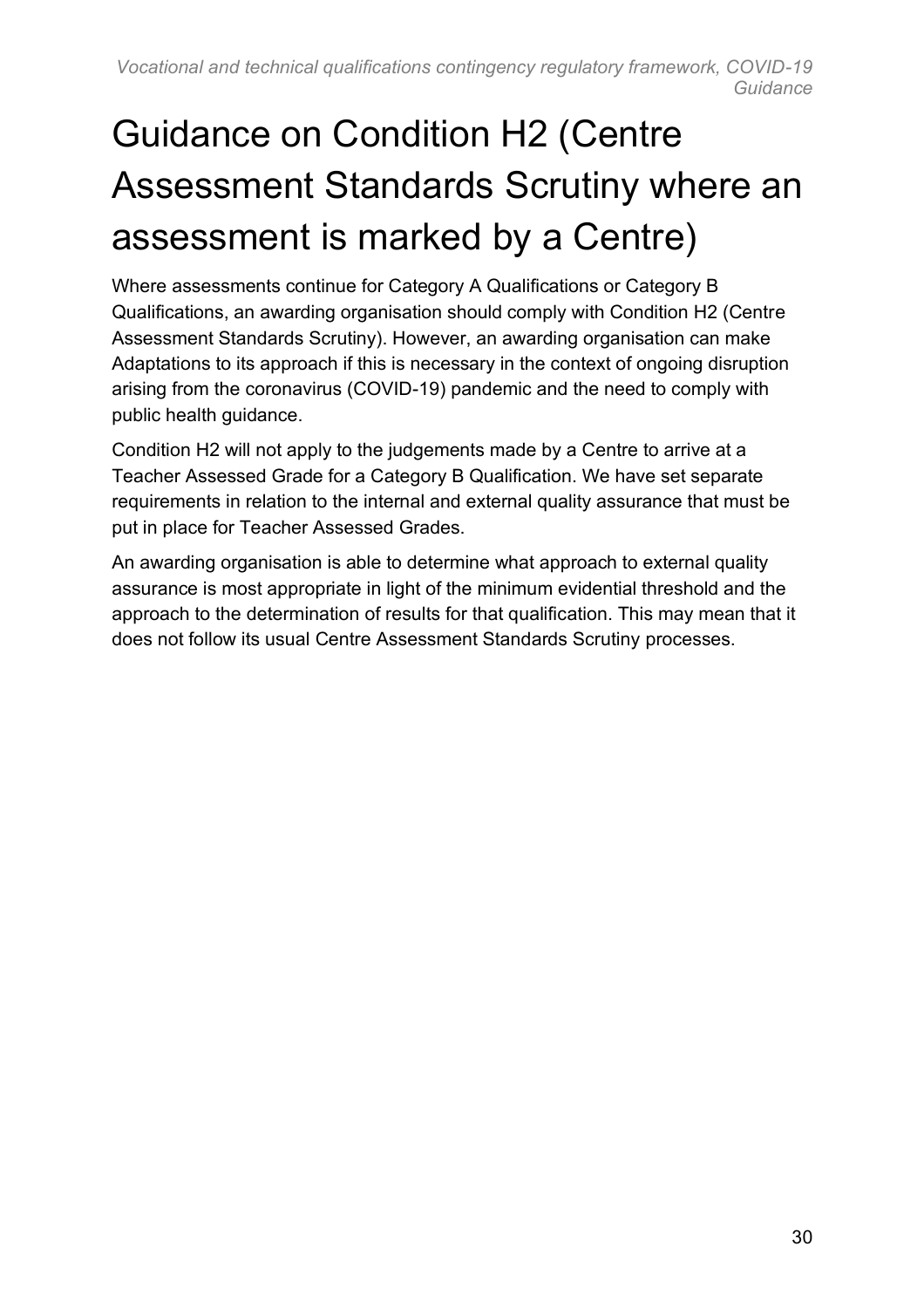# <span id="page-30-0"></span>Guidance on compliance with Condition I1 (Appeals process) in relation to VTQs

Under Condition I1, an awarding organisation must establish, maintain and comply with an appeals process in relation to all of its qualifications. This obligation continues to apply in respect of results issued under the VCR Conditions.

Condition I1 allows an awarding organisation to structure its appeal process as it considers best, providing that it meets the minimum requirements set out in the condition.

#### <span id="page-30-1"></span>Appeal grounds for Category B Qualifications

An awarding organisation should consider whether it will need to adapt its usual appeal process to cater for the results that it issues under Condition VCR3.1. For example, the closer the approach used by an awarding organisation to determine results is to that used for general qualifications, the more it may consider it appropriate to follow an appeals process similar to that set out in the GQAA Framework.

We will expect an awarding organisation to ensure that Learners who are awarded their qualifications in a similar way to GCSEs, AS and A levels have access to a right of appeal on the same basis as those set out for GCSEs, AS and A levels, where possible and appropriate. We note that the exact nature of the process might need to differ to recognise the different nature of the qualifications.

As required under Condition I1.2(a), we will expect an awarding organisation to provide for appeals on the basis that it has used incorrect information or that procedures were not followed properly and fairly when determining a result under Condition VCR3.1.

Condition I1.2(a) will encompass whether a Centre has followed a procedure properly and fairly, where relevant, including any issue in relation to bias or discrimination on the part of a Centre in following a procedure relating to the provision of a Teacher Assessed Grade, for example.

#### <span id="page-30-2"></span>Private Candidates

We will expect an awarding organisation to provide a direct right of appeal for Private Candidates in relation to all results issued under the VCR Conditions for Category A Qualifications and Category B Qualifications, without the need for an appeal to be brought by a Centre on the Private Candidate's behalf.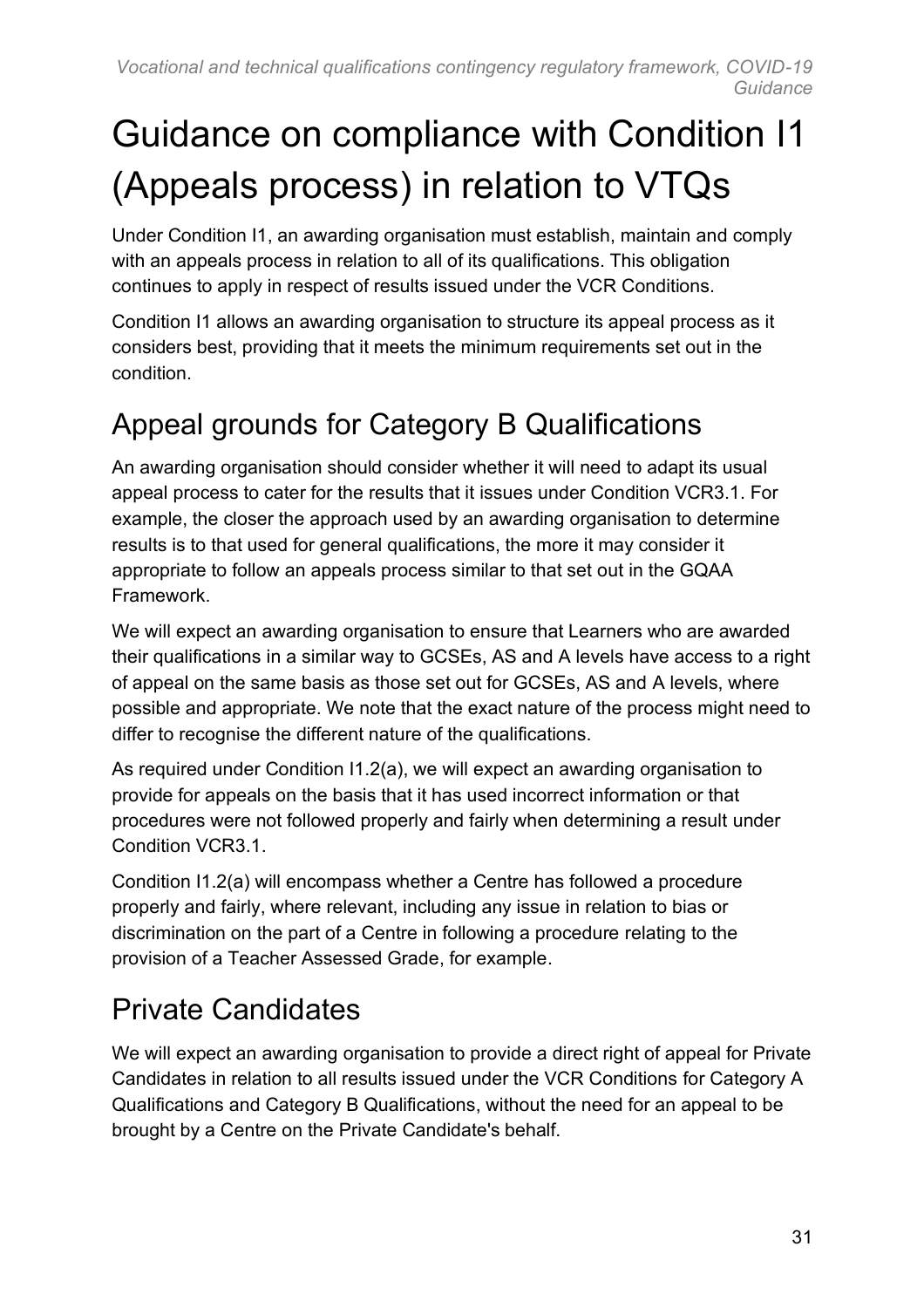## <span id="page-31-0"></span>Guidance on Condition VCR8.2

Under Condition VCR8.2, an awarding organisation is not required to provide an assessment opportunity for a Category B Qualification between 1 September 2021 and 31 January 2022 as required under Condition VCR8.1(b) where it reasonably considers that to do so would be impracticable or disproportionate.

Examples of where it may be impracticable or disproportionate to hold such an assessment series include where –

- (a) there is not enough capacity to run the relevant assessments, for example where the relevant assessments are large and would be prohibitively resource-intensive for the awarding organisation to deliver,
- (b) the assessments would be prohibitively difficult for Centres to deliver,
- (c) there is insufficient teaching time for Learners to be ready to take assessments,
- (d) Centres are not open, or
- (e) there is a need to recruit significantly more Assessors than usual and there are significant barriers to their recruitment and training within a workable timescale.